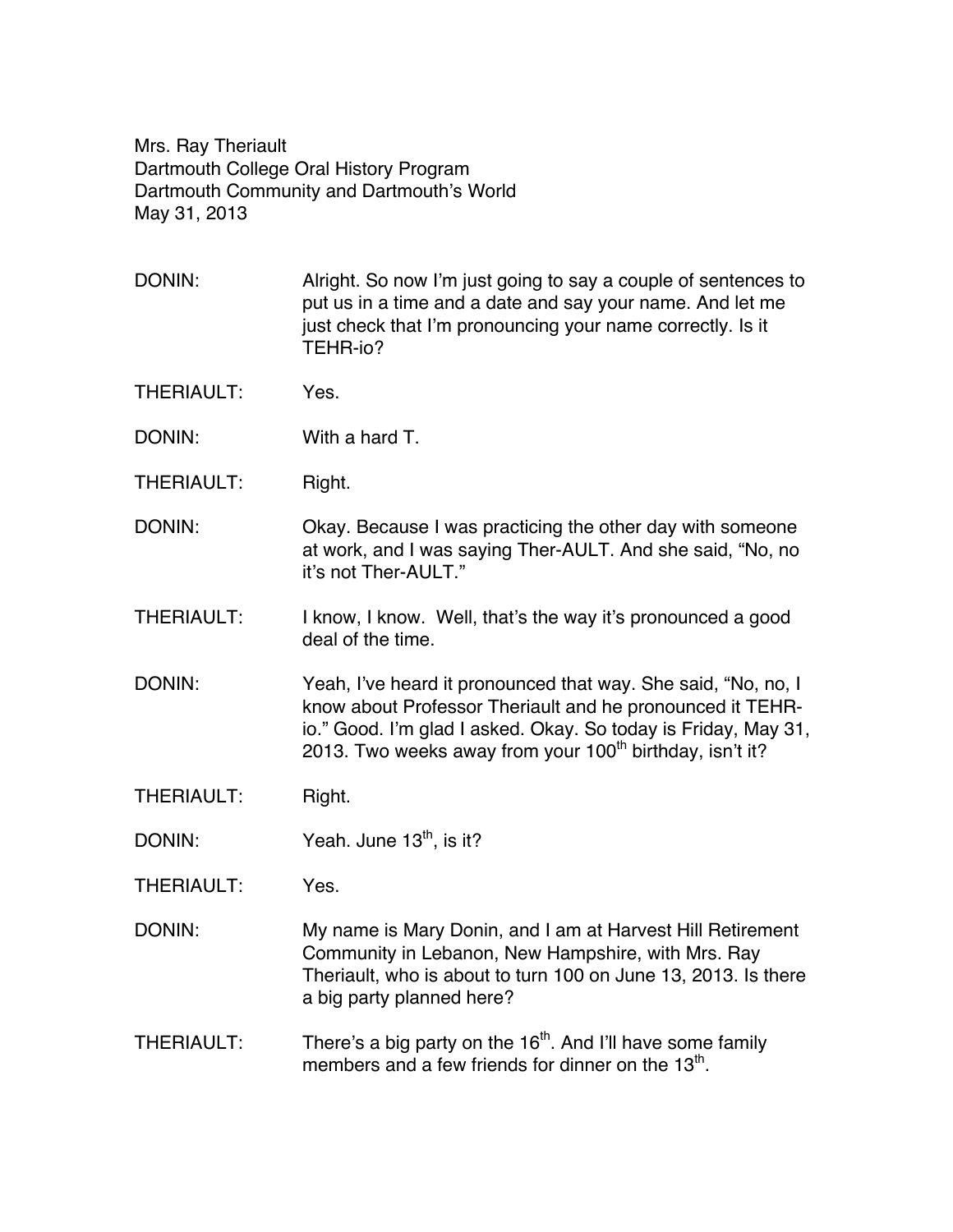- DONIN: Oh, amazing! Amazing. And don't you get to like ride in a parade or something from [chuckles] Hanover?
- THERIAULT: [Laughs] No. I don't think so.
- DONIN: [Laughs] Okay. So, Ray, we want to know how this story all began, where you were born.
- THERIAULT: I was born in London, and we moved to this country—well, we moved to Canada when I was 14 months old. The last passenger ship to leave Britain in the war.
- DONIN: Wow.
- THERIAULT: And we had to go way up north where the icebergs were and everything. And went out to British Columbia. My father had come down with TB and was told that he had to get into a good climate. So a friend found a little church where he could be the minister in Victoria, B.C.
- DONIN: So your dad was a minister.
- THERIAULT: Yes, a Unitarian minister.
- DONIN: Uh-huh.
- THERIAULT: And we moved out there. And then two or two and a half years later, we moved down to Berkeley, and he was the minister of the Unitarian Church in Berkeley. We were there until I was eight, when we came east. He became the minister of the Unitarian Church in Boston. King's Chapel—
- DONIN: Oh, wonderful!
- THERIAULT: —was the name of it. And we were there until I was 14 when we moved to Hanover because he became a teacher at Dartmouth.
- DONIN: Oh, your father did?
- $THFRIALJIT:$  Mm-hmm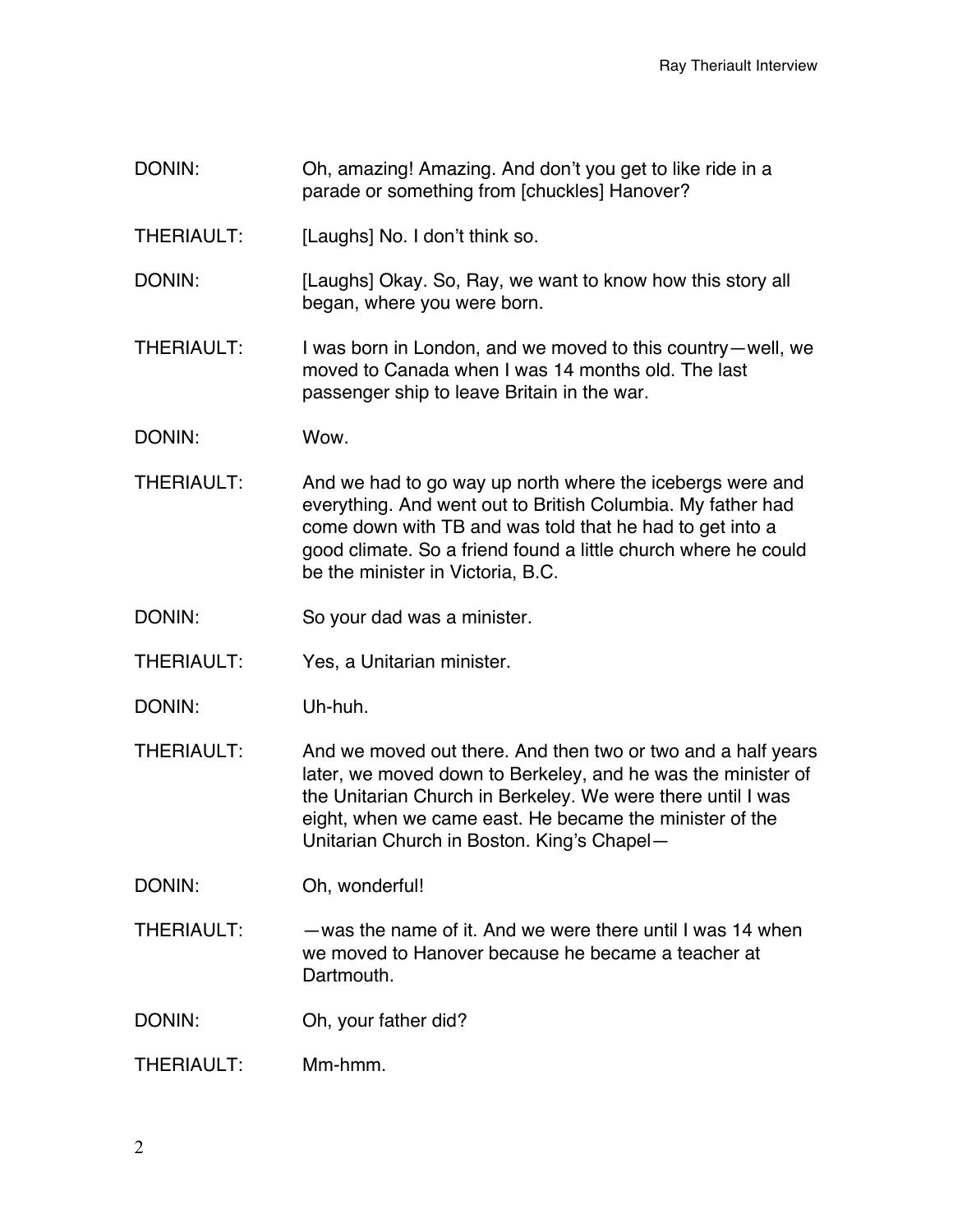- DONIN: Ah! So you really have been around here for a long time.
- THERIAULT: I've been around here for quite a long time.
- DONIN: But you moved a lot when you were a child.
- THERIAULT: Yes.
- DONIN: So it must have been nice to settle down.
- THERIAULT: No! I didn't want to settle down. [Laughter.] I was used to moving around, going from one school to another. But I missed American history all along the way somehow. So I've been trying to catch up with that for a long time.
- DONIN: So what was your dad teaching at Dartmouth?
- THERIAULT: Well, first he taught—what was it called?—biography.
- DONIN: Oh, yes.
- THERIAULT: No, no. First he taught, oh, it's gone out of my head. Like everything else.
- DONIN: Was it like oratory or-
- THERIAULT: No, it was something to do with history, I think.
- DONIN: Uh-huh.
- THERIAULT: I don't know. And it had a little religious connotation, too.
- DONIN: Right. I can look it up when I get back to the library. I didn't know your dad was here.
- THERIAULT: Yeah, Harold Speight.
- DONIN: Oh, yes. Okay. So his name was Harold.
- THERIAULT: [Spells]: S-P [pauses while Mary writes] S-P-E-I-G-H-T.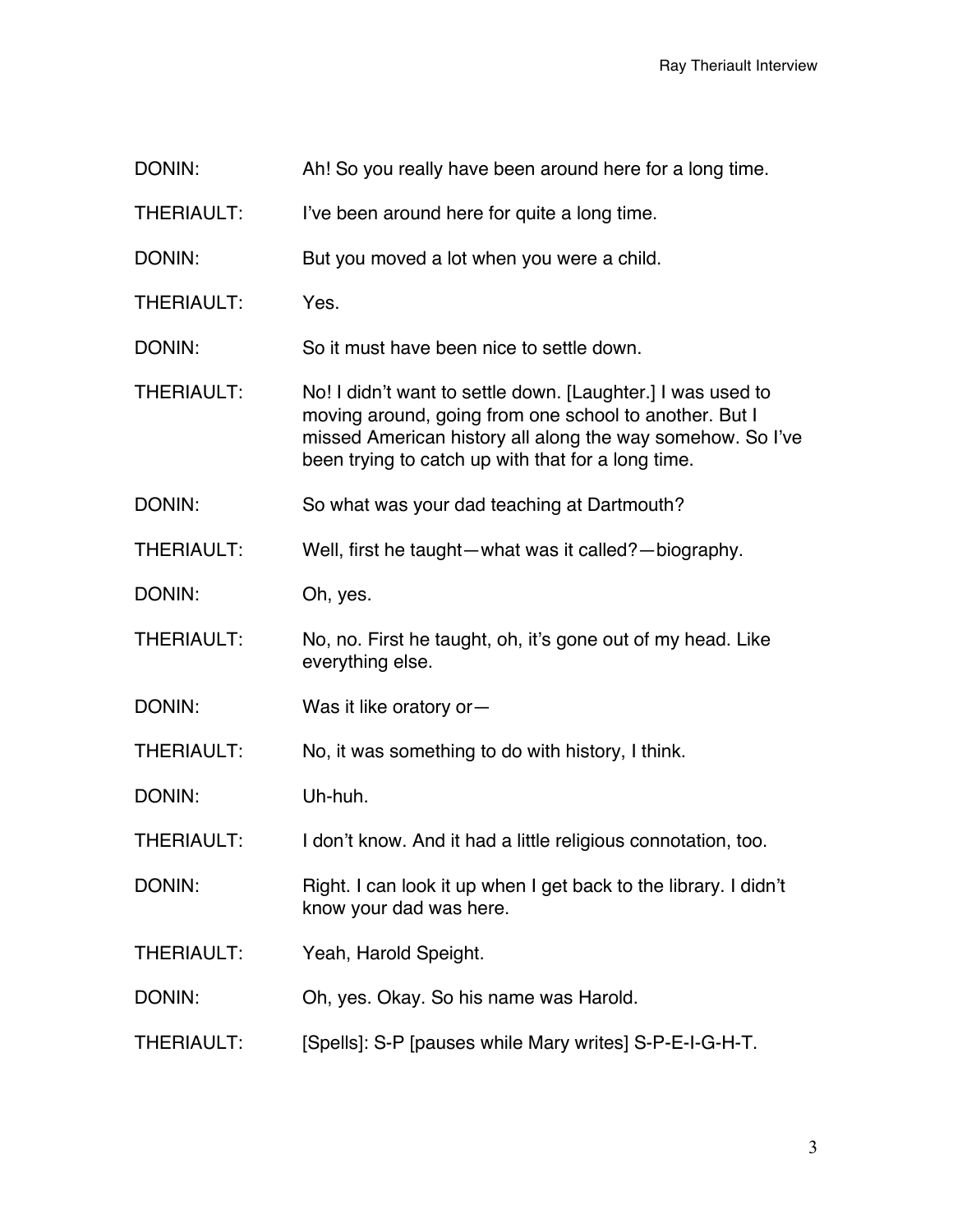- DONIN: Uh-huh. So you went to the Hanover schools then for your schooling.
- THERIAULT: One year.
- DONIN: One year?
- THERIAULT: And I was…. One of my teachers said, "Was you going to ask a question?" And I told my parents about that at suppertime. And they promptly sent me off to school the next year.
- DONIN: That's not good to have a teacher speak like that.
- THERIAULT: No. I know. But Hanover High in those days was so different. There were maybe ten faculty kids that were going on to college. And the rest of them were all going into farming or something like that.
- DONIN: Farming. Uh-huh. So the educational standards were maybe not as high as they are today.
- THERIAULT: Yeah. Exactly.
- DONIN: Uh-huh.
- THERIAULT: Very different.

DONIN: So you went off to a boarding school for high school?

- THERIAULT: Yes. It was one year, I think, and then I went to Radcliffe, which is no longer.
- DONIN: Right. It's been swallowed up by Harvard.
- THERIAULT: Swallowed up, yeah. Well, we were always connected. I had some classes at Harvard when I was there. But it now is no longer a college. But it's one of the major divisions of the university.
- DONIN: Yes. And what was your major in college?
- THERIAULT: Psychology.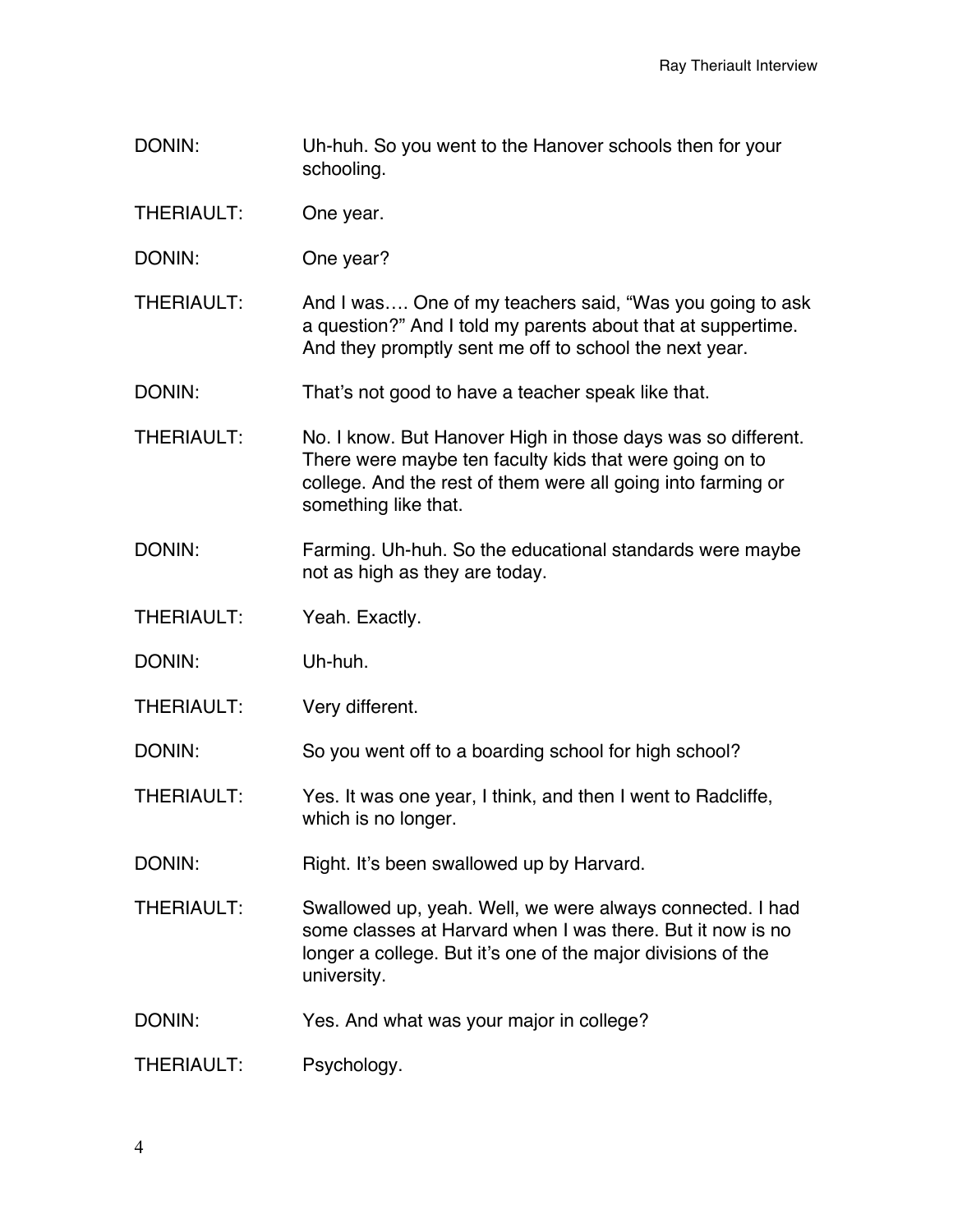| DONIN:            | Uh-huh.                                                                                                                                                                                                                                          |
|-------------------|--------------------------------------------------------------------------------------------------------------------------------------------------------------------------------------------------------------------------------------------------|
| THERIAULT:        | That's different now. [Chuckles.]                                                                                                                                                                                                                |
| DONIN:            | It's also changed, hasn't it? Everything's changed.                                                                                                                                                                                              |
| <b>THERIAULT:</b> | Everything has. You live a hundred years, and you're living in<br>a different world.                                                                                                                                                             |
| DONIN:            | Yes, a different century.                                                                                                                                                                                                                        |
| <b>THERIAULT:</b> | Yes.                                                                                                                                                                                                                                             |
| DONIN:            | A different century. So what was your How was your life tied<br>to Dartmouth when you were a young woman? Did you have<br>friends whose families also were teaching at Dartmouth?                                                                |
| <b>THERIAULT:</b> | Oh, yes.                                                                                                                                                                                                                                         |
| DONIN:            | Uh-huh.                                                                                                                                                                                                                                          |
| <b>THERIAULT:</b> | Yes. And we were also There was a fairly large group of<br>people, doctors at Hitchcock and professors and whatnot, that<br>we all knew each other. You know, you knew everybody in<br>Hanover in those days [chuckles] because it was so small. |
| DONIN:            | And in those days a lot of the people who were teaching at the<br>College actually lived right in downtown Hanover.                                                                                                                              |
| <b>THERIAULT:</b> | Oh, yes, yes.                                                                                                                                                                                                                                    |
| DONIN:            | And you were living-was your family living in Hanover at that<br>time?                                                                                                                                                                           |
| <b>THERIAULT:</b> | Yeah.                                                                                                                                                                                                                                            |
| DONIN:            | Not in Norwich.                                                                                                                                                                                                                                  |
| <b>THERIAULT:</b> | We lived on Valley Road.                                                                                                                                                                                                                         |
| DONIN:            | Oh, yes. Valley Road.                                                                                                                                                                                                                            |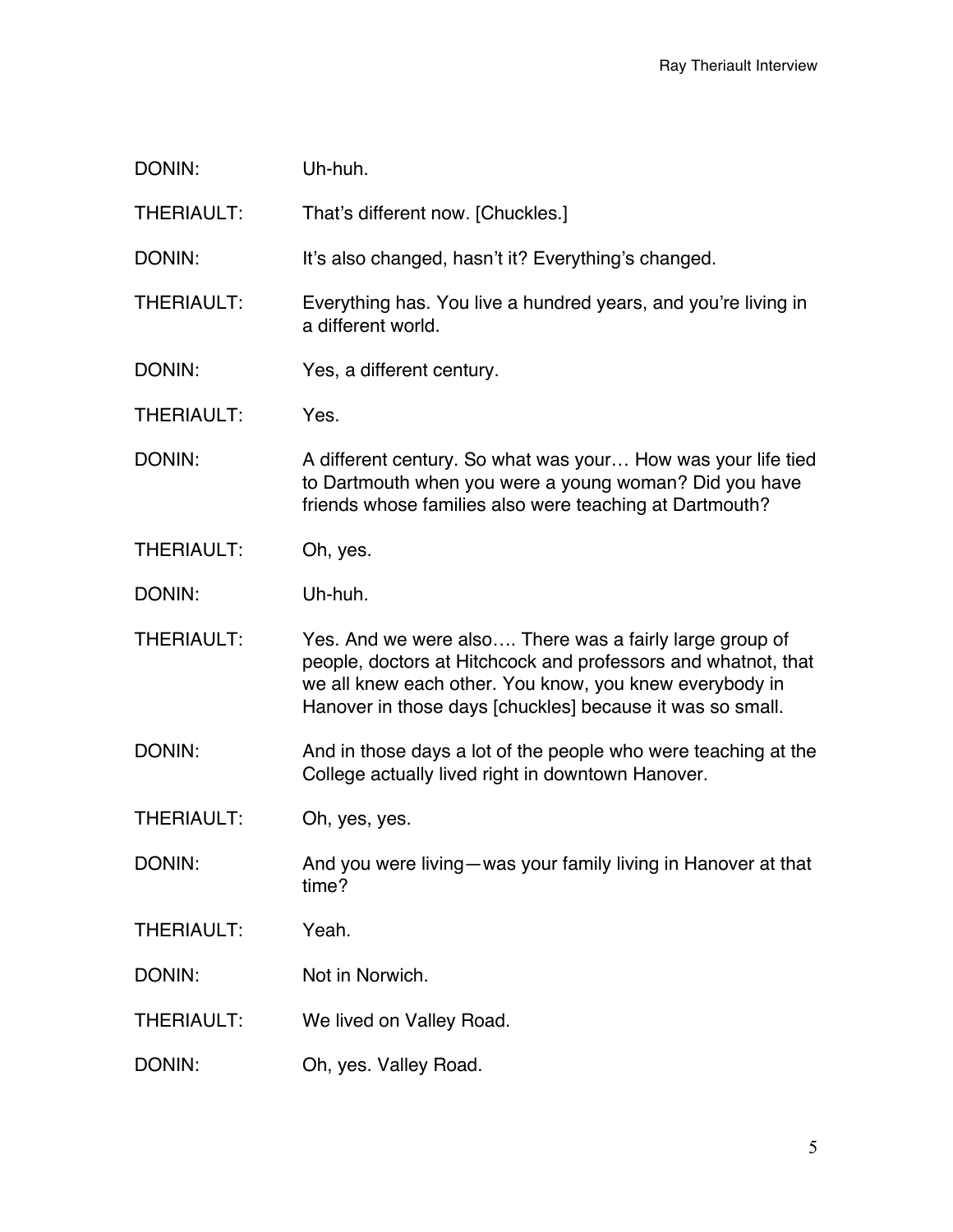THERIAULT: And they had the house at the end of Valley Road.

DONIN: Uh-huh.

- THERIAULT: No, I'm wrong about that. It wasn't the one at the end. It was on the right-hand side. My father designed the house, and it was very British all over.
- DONIN: Oh! Uh-huh. [Laughter] So you were the first one—he built his own house then.
- THERIAULT: Yes, he built his own house.
- DONIN: Uh-huh. Is it still there today?
- THERIAULT: Yes. Oh, yeah.
- DONIN: Oh! Wonderful.
- THERIAULT: And when he was busy building the house, Mother and my sister and I lived in England for a year, and I went to school over there.
- DONIN: Mm-hmm.
- THERIAULT: I've got to get a drink of water, I think.
- DONIN: Do you want me to get it for you?
- THERIAULT: I'll get it.
- DONIN: Okay.
- THERIAULT: Just wait a minute.
- DONIN: Sure. [Long pause; water running in background; footsteps.]

So you must have memories of…. Oh, here. Let's give you a—here we go.

THERIAULT: Oh, thanks. Thank you.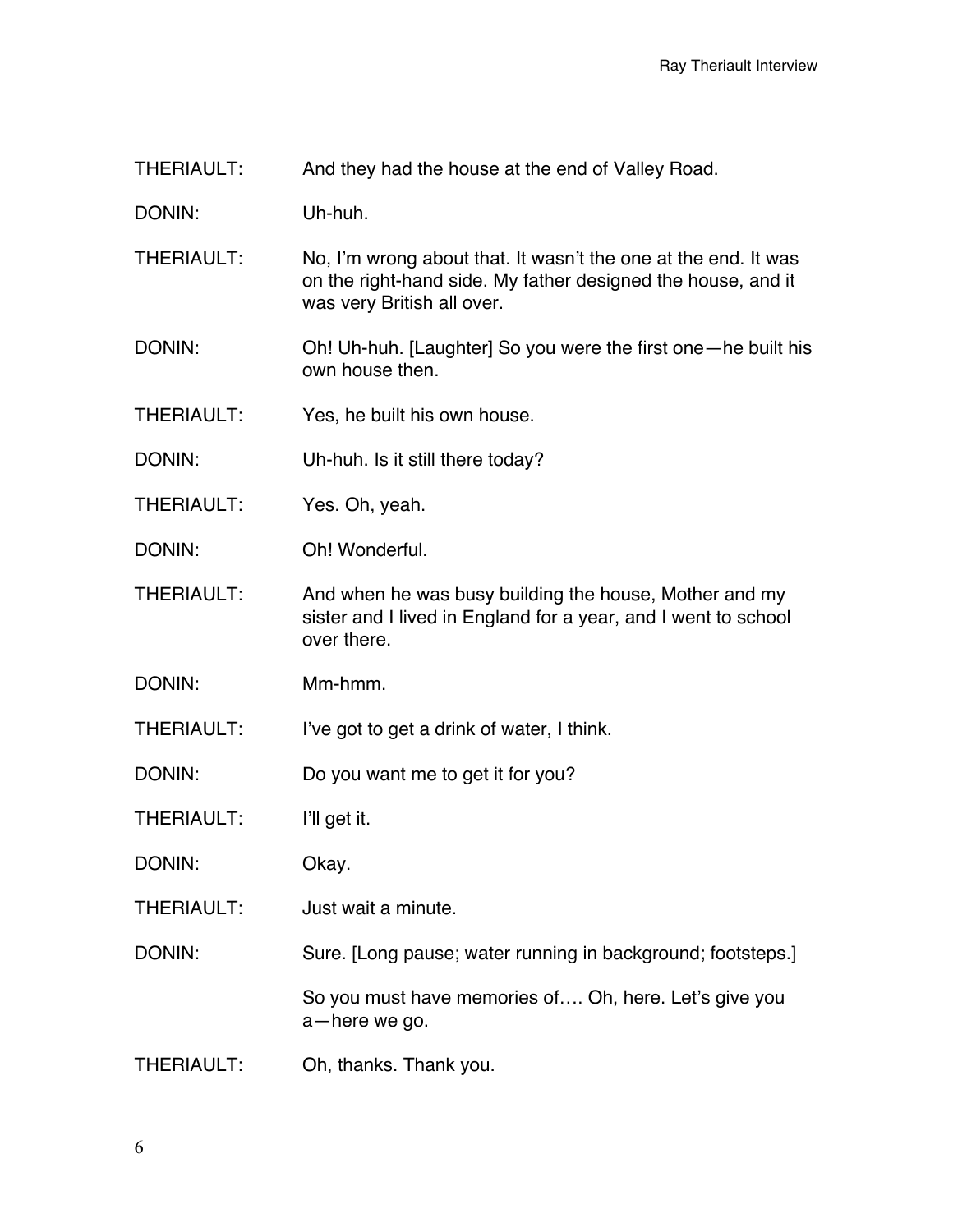- DONIN: You must have memories of all the Dartmouth presidents— President Hopkins?
- THERIAULT: Yeah, I never knew this last one, but everybody else.
- DONIN: Uh-huh. You didn't know Dr. Kim.
- THERIAULT: No.
- DONIN: No. Well, he wasn't around very long.
- THERIAULT: I know, I know.
- DONIN: So you knew Ernest Martin Hopkins.
- THERIAULT: Yes, indeed.
- DONIN: And John Dickey.
- THERIAULT: Mr. Hopkins was the one who got my father here.
- DONIN: Uh-huh.
- THERIAULT: They were friends. And they used to have—every month there was a meeting of all these…. Well, there were some ministers and some college presidents and whatnot in Boston. And that's how Dad got to know Dr. Hopkins. And he persuaded my husband to come up here.
- DONIN: Oh, they met at this meeting in Boston?
- THERIAULT: Yeah, they met every month and got to know each other quite well.
- DONIN: Uh-huh.
- THERIAULT: So Hoppy got Dad up here.
- DONIN: Well, that was the beginning for you and your life in Hanover.
- THERIAULT: It certainly was.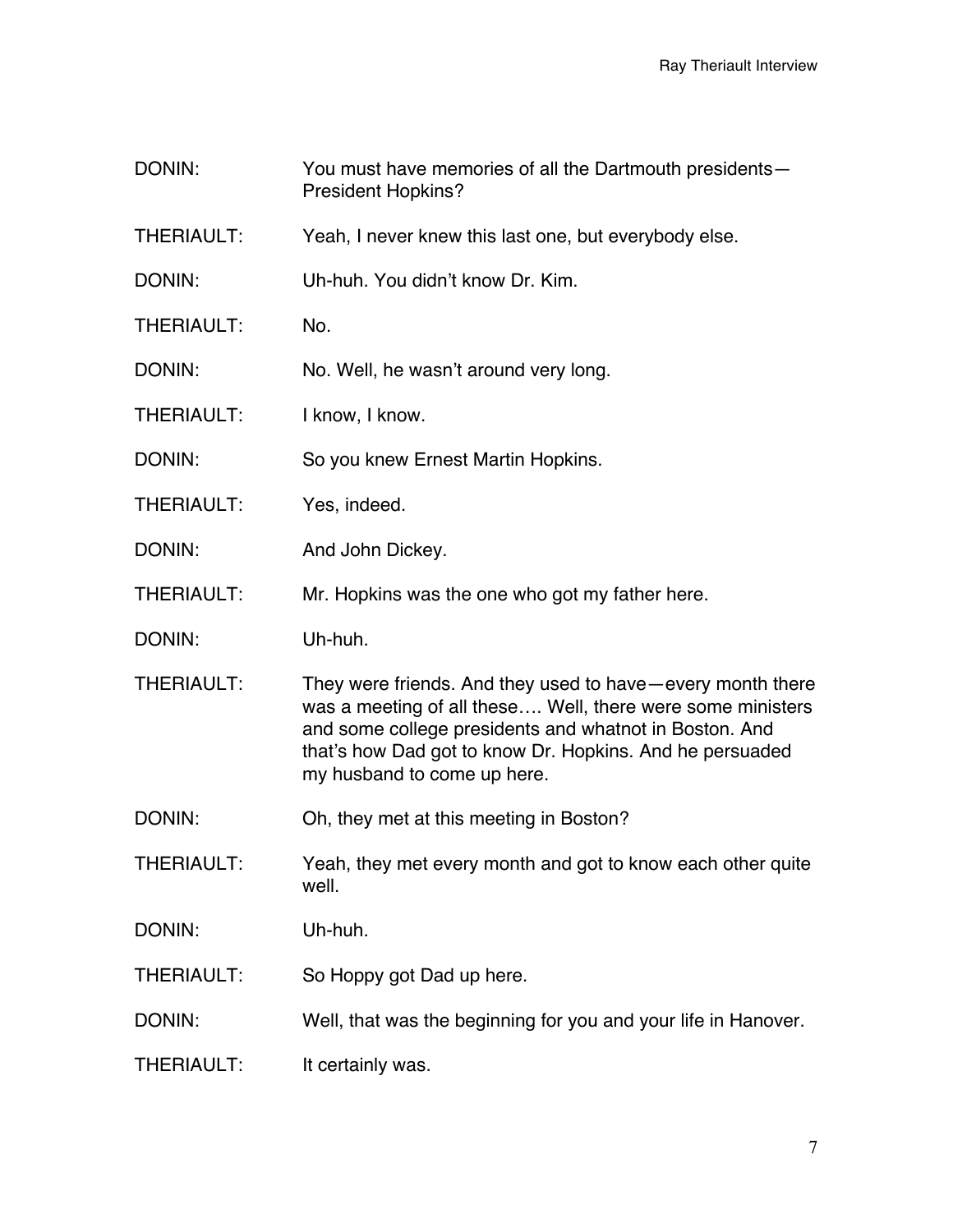- DONIN: Right. People have a lot of affectionate stories about Hoppy, about the nice things he did for people.
- THERIAULT: He was awfully nice. And Mrs. Hopkins was nice, too.
- DONIN: Mm-hmm. I think she started out as a secretary for Dr. Tucker, who was his predecessor.
- THERIAULT: Yeah? I didn't know that.
- DONIN: I think so. If my memory is being true to me. But then you went away for—so when did you go to Radcliffe? You went to Radcliffe probably—
- THERIAULT: 'Twenty-nine.
- DONIN: In 1929.

THERIAULT: Yeah. I graduated in '34.

- DONIN: Uh-huh. Wow. So how much time did you spend in Hanover once you'd finished college? Did you go back—did you return there?
- THERIAULT: I was married before I graduated—
- DONIN: Oh!
- THERIAULT: — from Radcliffe.
- DONIN: Oh, so your husband comes into this.
- THERIAULT: My husband—
- DONIN: Did he go to Harvard?
- THERIAULT: No, he went to Dartmouth.
- DONIN: Oh, Dartmouth. You told me that.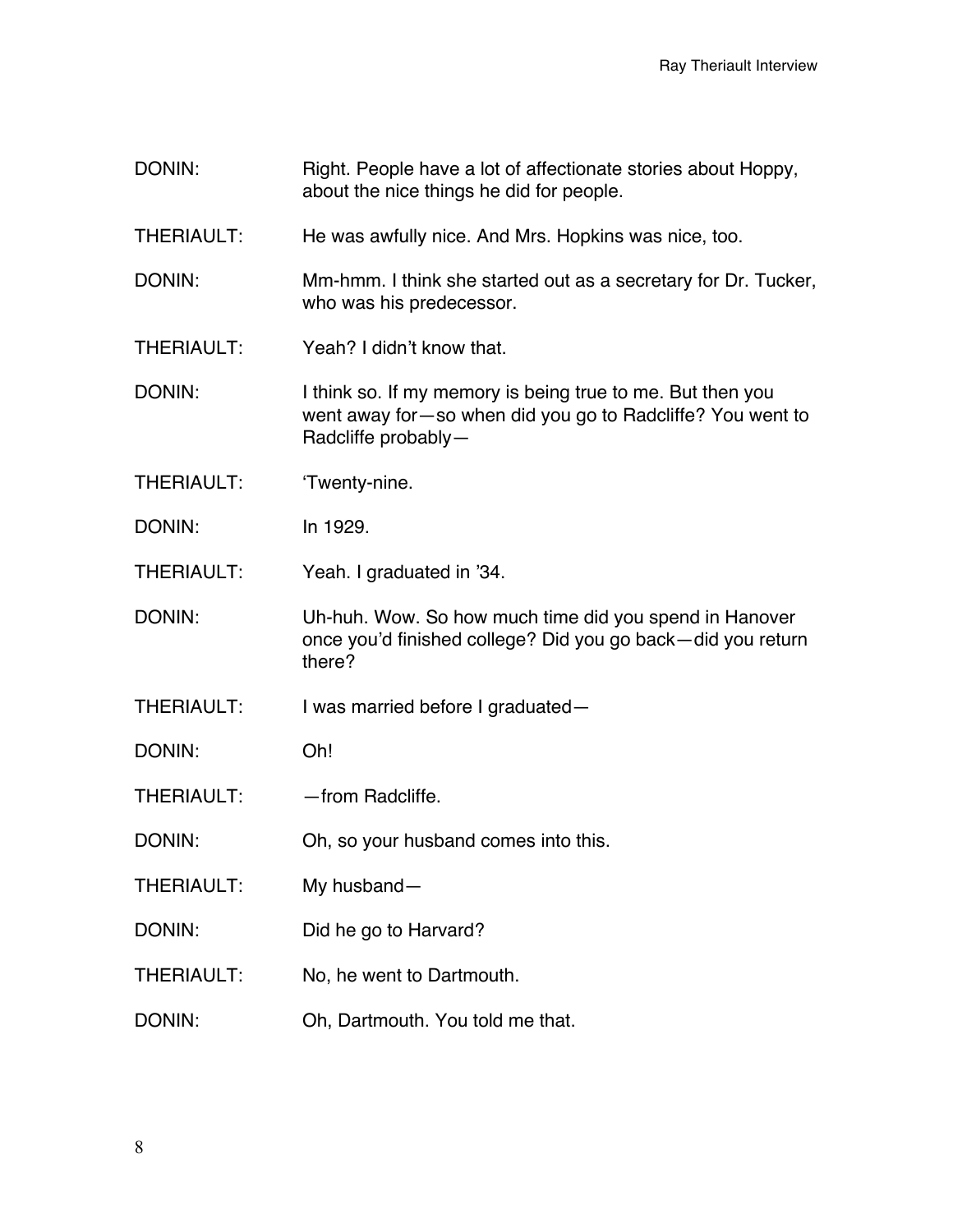THERIAULT: Yeah, yeah. And, no, we got married Christmas Eve of my senior year.

DONIN: How did you actually meet him up here?

THERIAULT: I met him through a schoolmate of mine whose father was on the faculty.

- DONIN: Uh-huh.
- THERIAULT: And she had a party one night. And she had some students and me and a couple of other girls. And there was George Theriault. And I thought he seemed awfully nice. So, when I…. Let's see, that must have been in the spring of 1933. So when I came back after college that year to spend the summer in Hanover, I met George again. And that was the beginning of the end. [Laughter.] And we were married the following Christmas Eve.
- DONIN: Now did he graduate ahead of you from Dartmouth?
- THERIAULT: Yes, he graduated in '33.
- DONIN: Mm-hmm. And did he have to go on and get other training before he became a professor of sociology?
- THERIAULT: Oh, yeah. He was at Harvard studying for his Ph.D. when we were first married. And then we went out to Wisconsin because he got a job out there for a year or two as a teaching assistant or something. And got a master's out there. And one day a telegram came from the head of the sociology department at Dartmouth.

DONIN: Uh-huh.

THERIAULT: Saying "Would you be interested in a"—what did they call it in those days? Not an assistant professorship— "In being an instructor in the sociology department."

DONIN: Oh, yes.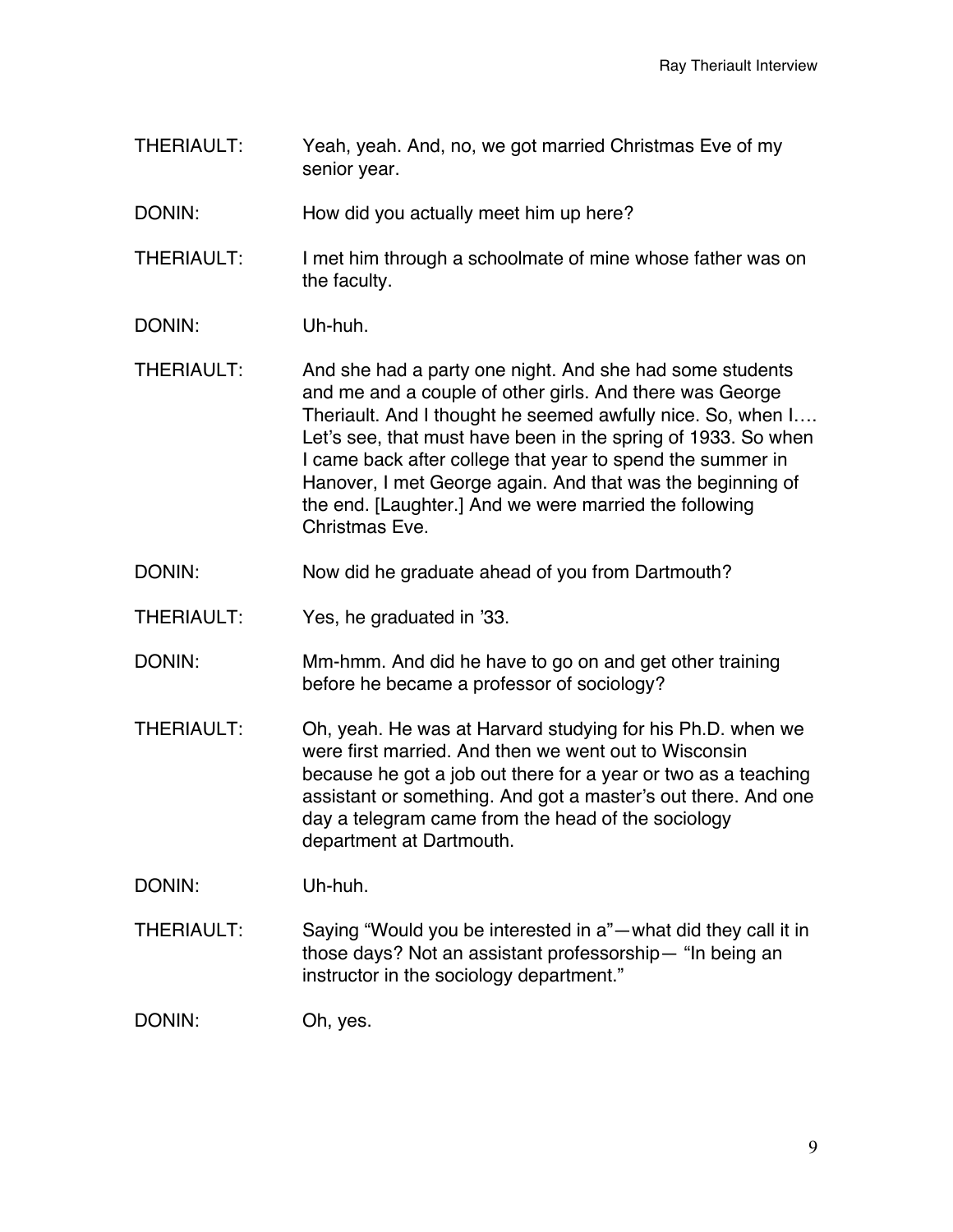- THERIAULT: And we pretended to think it over. We walked around the lake in Madison thinking about this, you know. But the next day George wired them back: "Thank you. I would." [Laughs.]
- DONIN: Great!
- THERIAULT: And that was the beginning of our life in Hanover.
- DONIN: So you knew at the time, when you married him, that he wanted to come back to Dartmouth and teach?
- THERIAULT: Yes, yes.
- DONIN: And that was more common in those days, I think.
- THERIAULT: I think so.
- DONIN: That people wanted to go back as faculty to the college that they attended. And you probably had other friends who were doing the same thing.
- THERIAULT: Yes. A few of my friends married Dartmouth men, but not all of them.
- DONIN: And what was it like being a young married couple in Hanover in the—well, in the thirties, before the war started?
- THERIAULT: Yes, before the war. Well, it was awfully nice. We made friends. People saw each other a lot more than they do now. You know, we had a group of friends over the years that met probably every couple of weeks or so for dinner or bridge or something or other. And now my son and daughter-in-law never seem to have any friends in. They see relatives and that's it. We had parties all the time.
- DONIN: Why do you think that is? What's the difference?
- THERIAULT: I don't know. I don't know whether it's the pressure of more population and more going on. Both working, of course, and that makes a difference. But I started working as soon as my second child was three years old. So, you know, it wasn't that entirely.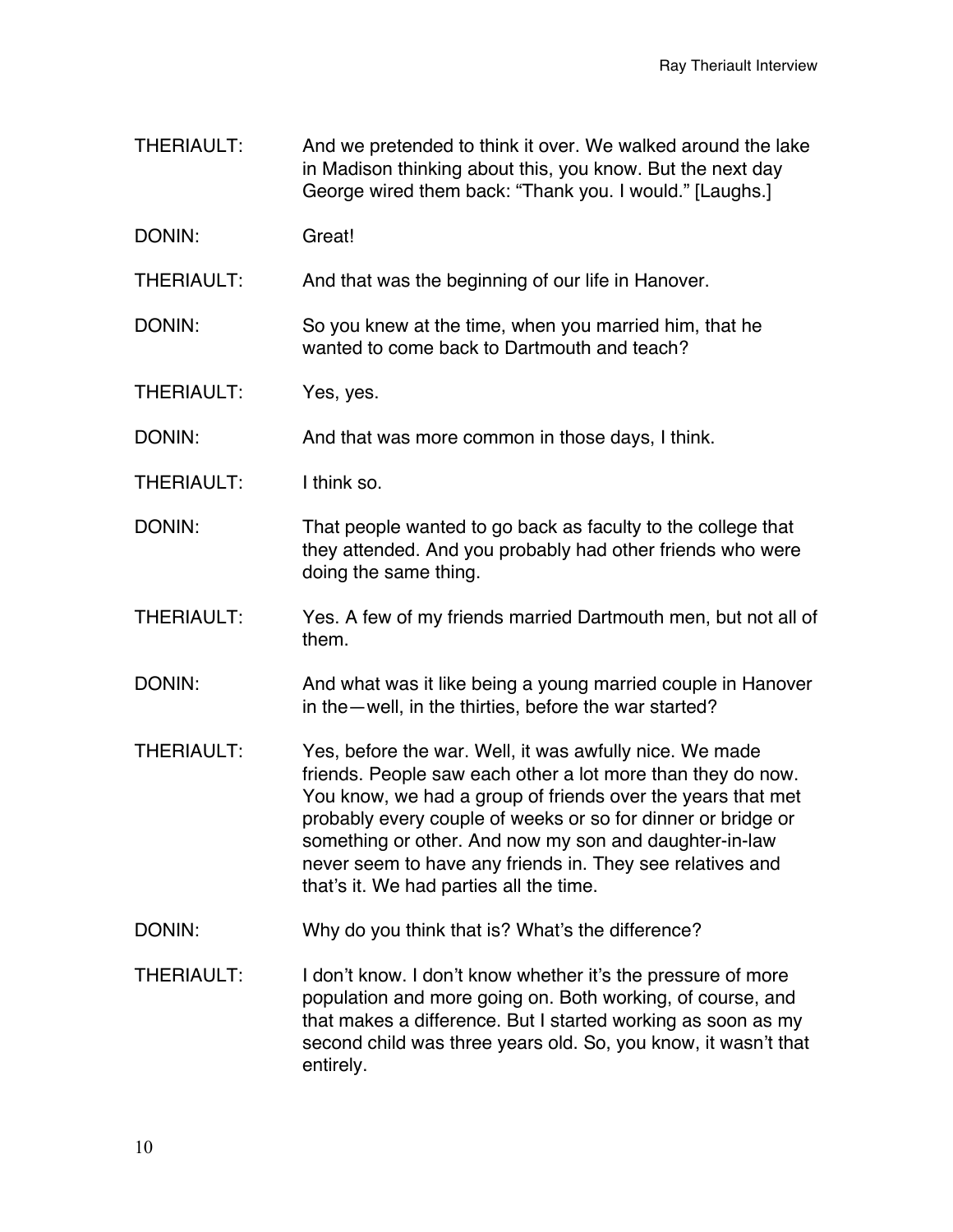- THERIAULT: Oh, I had a wonderful babysitter who came. When I first went to work, it was on the alumni magazine. And I did the class notes section, and I did that. And that was work I could do at home. So I was able to take care of the kids.
- DONIN: DONIN: Did your help your husband with his work and his teaching in any way?
- THERIAULT: No, with the exception of his Ph.D. thesis, and I helped. No, when we were in Madison, I helped him. I can see maps that I made for some reason [chuckles] or other. I can't remember why. But something to do with his work. I helped him with that.
- DONIN: We've heard a lot of stories about how spouses often helped their husbands either correcting papers or typing papers or you know….
- THERIAULT: Well, every once in a while I'd do something to help him a bit.
- DONIN: Mm-hmm.
- THERIAULT: But not very often. Until he was busy with his thesis. And then I would type that for him.
- DONIN: Mm-hmm.
- THERIAULT: The last night before it was to be delivered at Harvard, my friend Doris and I, who was also a faculty daughter, were up all night long typing George's thesis while he was putting the last touches.
- DONIN: Oh, golly!
- THERIAULT: And then we had to leave the next morning to go to take it back to Harvard. And we had floods that day, and we were terribly late getting started. He called Harvard and said…. We were supposed to be there by noon. And he said, "We cannot make it by noon." And they said, "Well, that's all right if you can make it by four o'clock," which we finally did.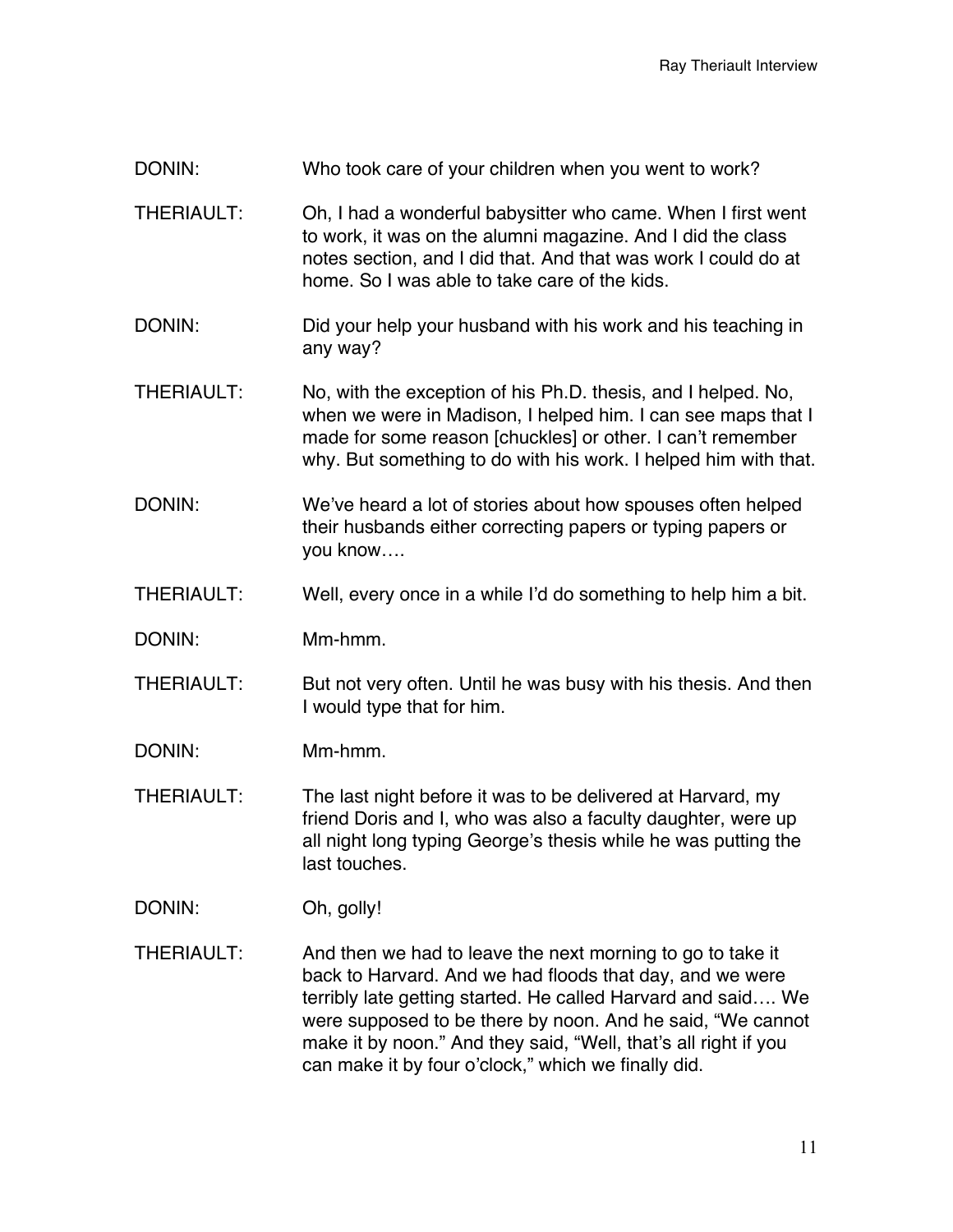DONIN: Ooh, pressure.

THERIAULT: Yes. Oh, definitely. But driving those…. The old road to Boston was like this [gestures bumps] every once in a while. And there was so much water in the bottom of those dips.

- DONIN: Were you living far outside of Boston or Cambridge or were you up in Hanover?
- THERIAULT: We were in Hanover.
- DONIN: Oh, goodness! I didn't realize. No wonder it was pressure to get there.
- THERIAULT: Right, yeah. And then it took, you know, four and a half hours or something to get down there in those days.
- DONIN: There was no highway, was there?
- THERIAULT: No, no. Just a winding road. [Laughs.]
- DONIN: Oh, goodness! But you made it.
- THERIAULT: We made it.

DONIN: Great! So generally did the women, during those days when you were a young married, young mother, did the women generally have jobs or not?

- THERIAULT: No, not generally.
- DONIN: Mm-hmm.
- THERIAULT: I think some did, but very, very minor jobs.
- DONIN: Minor in what way?
- THERIAULT: Well, not very important.
- DONIN: Not important.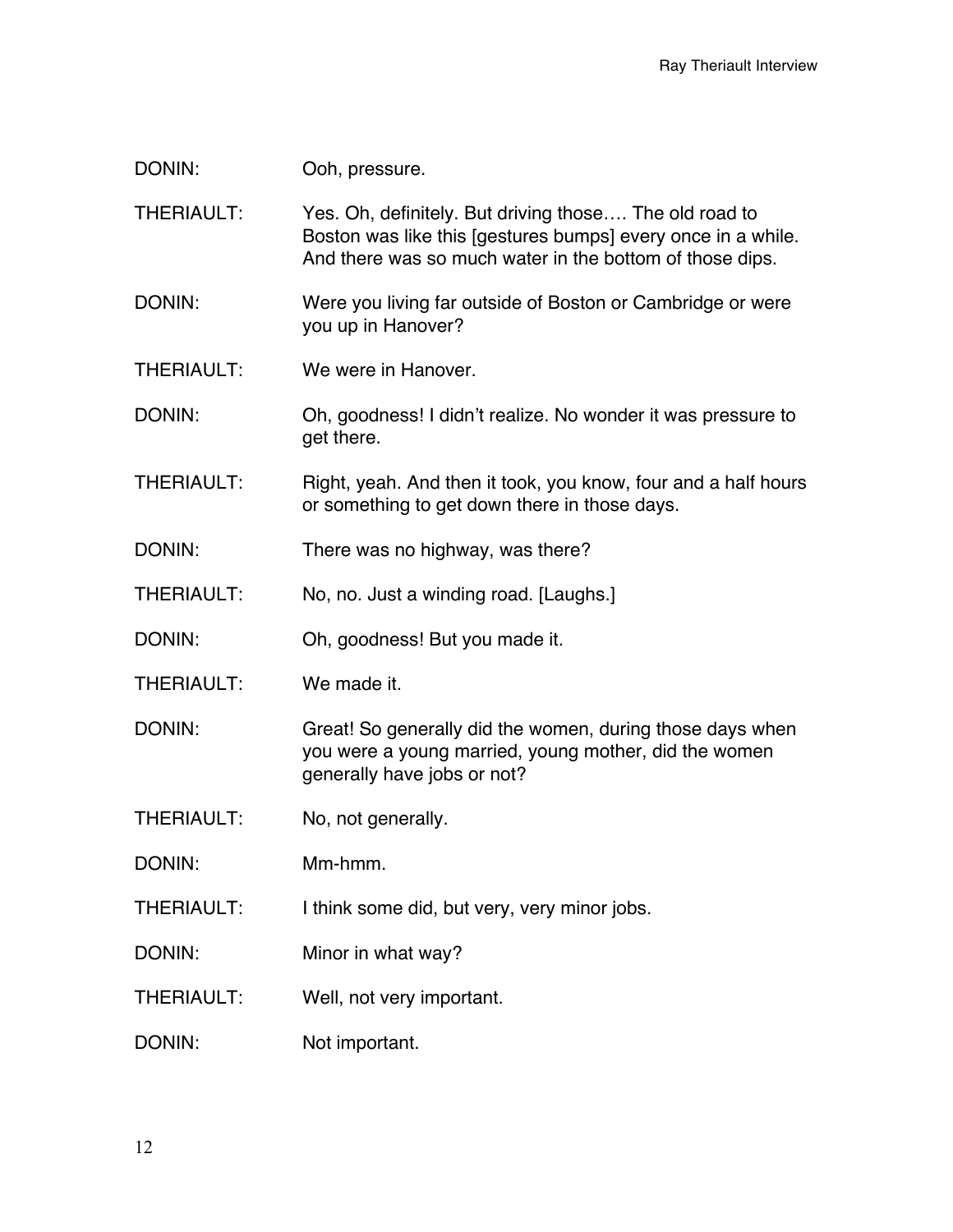THERIAULT: I mean, a secretary of a department or something like that, you know.

DONIN: Mm-hmm. So the only women who worked at Dartmouth were the ones who were either in the library, probably—

- THERIAULT: Yeah.
- DONIN: — or in the dining halls.
- THERIAULT: Right. Cleaning.

DONIN: Or cleaning. Or as you say, helping out in the offices.

- THERIAULT: Yeah.
- DONIN: Right.
- THERIAULT: So, it was quite different. At the end of all my 30 years or whatever it was, I was asked by the dean of the summer term whether I would consider being the dean of women. They were about to let women in, in the summer only. And maybe I told you all this.
- DONIN: Uh uh.
- THERIAULT: Well, he asked me. I thought about it for a while; I wasn't very enthusiastic. But finally I guess my husband persuaded me to say yes. So I said yes. So he went back to the trustees, and he said, "Mrs. Theriault is happy to become dean of women in the summer term." They said, "Oh, that's great! We'll call her director of social activities."

DONIN: Oh!

THERIAULT: So he came back to me with this news. And I said, "No way! If I'm gonna be a dean, I wanna be called a dean." And so finally he got assistant dean of summer programs for women as my title. And the most I was ever paid after a number of years was \$3.50 an hour with no benefits.

DONIN: No benefits?!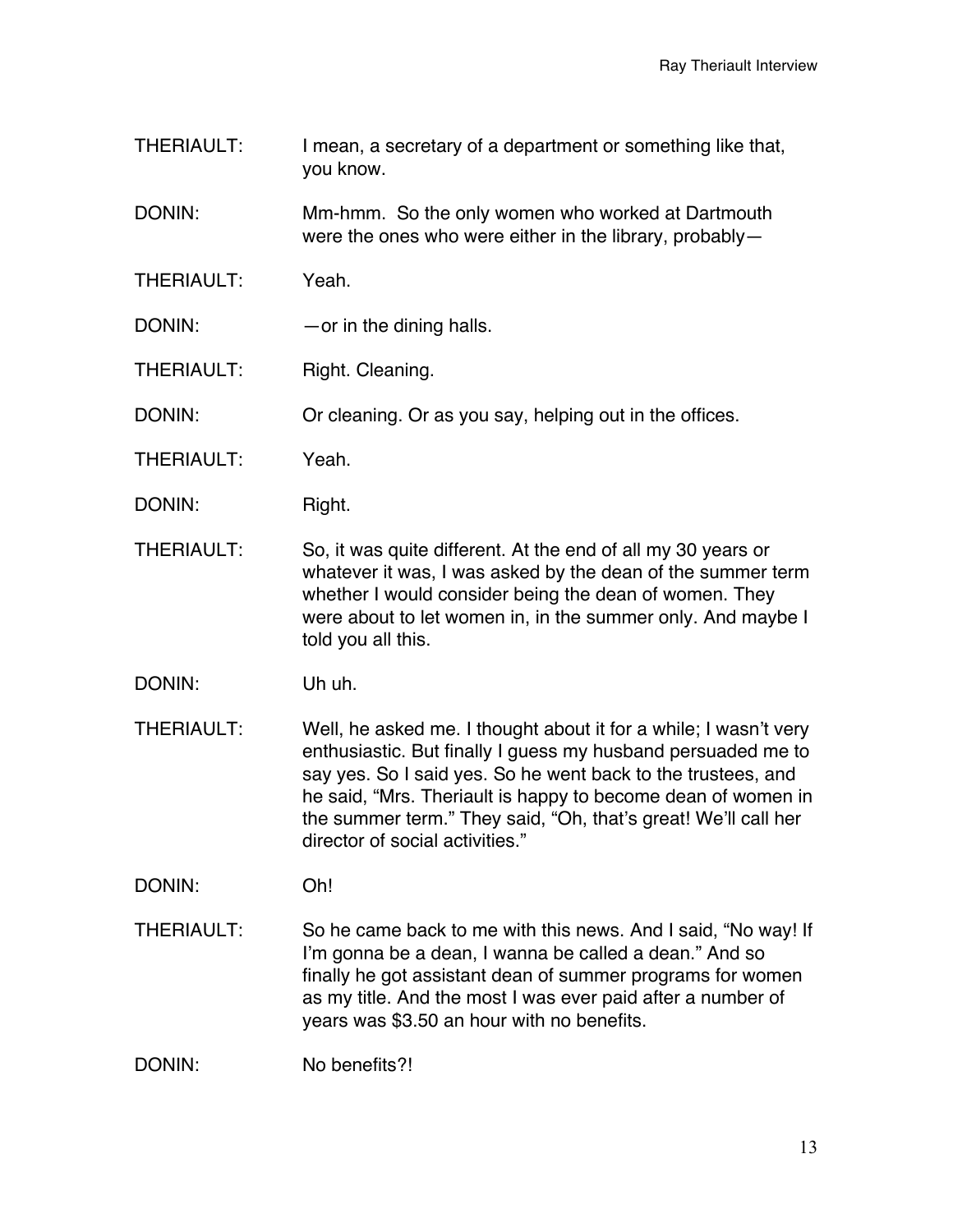- THERIAULT: No benefits. And there was a dean of men in the summer program. You know, he was on full salary and benefits and everything. But not for me.
- DONIN: So, um—

THERIAULT: But that was the way…. You know, it never entered my head to complain about it because I felt so lucky to have this wonderful big job. It wasn't a big job at all, but…

DONIN: Well, it was the beginning of-

- THERIAULT: It was the beginning.
- DONIN: — things changing.
- THERIAULT: Yeah, that's right.

DONIN: So this must have been the late sixties then that they started admitting women for summer programs?

THERIAULT: Yes, it was…. Well, I think it was in the early sixties 'cause I retired in '67. [Pause.] Nineteen sixty-two sticks in my mind.

- DONIN: As the beginning?
- THERIAULT: Yeah.

DONIN: And did these women get credit for these classes?

THERIAULT: At their own schools. There were a lot of high school kids who were taking advanced courses at Dartmouth—I mean advanced for their high schools, you know. And they came in the summer term and were taught whatever they were taking and went back to their schools, and they got credit at their schools. And then the college students who came did the same thing. But they had to get their graduation through their own college.

DONIN: I see. So it really was like summer school for anybody-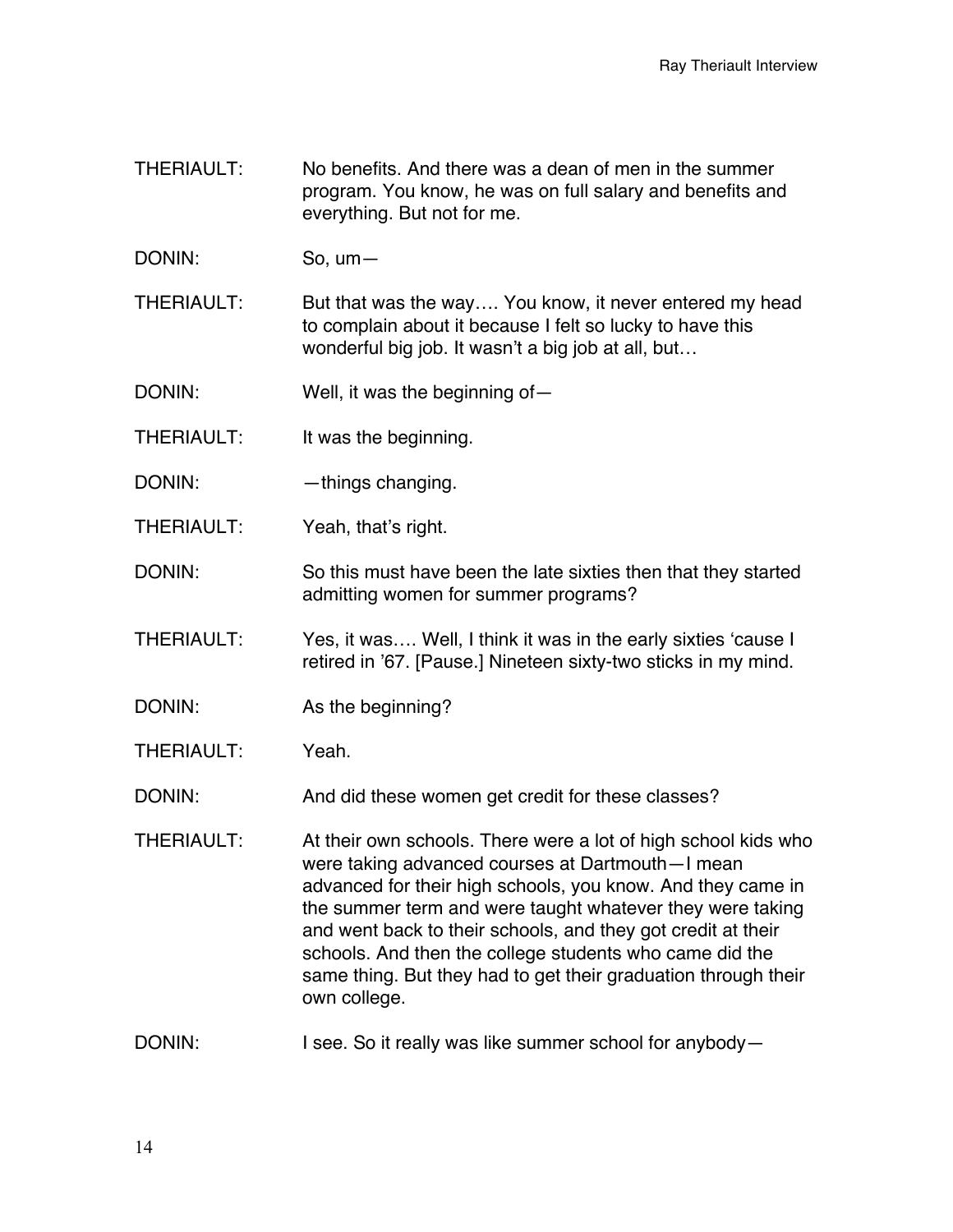THERIAULT: Yes, it was. DONIN: —for anybody who could, who wanted to come. THERIAULT: Exactly. And it wasn't really…you didn't get—call yourself a Dartmouth student, I guess. DONIN: Mm-hmm. And they admitted... When you started, they allowed women as well as men in this program. THERIAULT: Yes, yes. DONIN: I see. Uh-huh. So this was not anything to do with the move towards going coeducational? THERIAULT: Oh, yes, it was. DONIN: Was it? THERIAULT: This was the beginning of that, yeah. DONIN: They were testing it out. THERIAULT: Yeah. DONIN: Uh-huh. Now, were you involved at all when they actually voted to admit women in 1972? Were you still working at the College? THERIAULT: No. DONIN: Had you been asked to work there to be the dean of-THERIAULT: No. DONIN: — women after they went coeducation? THERIAULT: No. I became ill in 1967 and I had to retire then. DONIN: Uh-huh. THERIAULT: Resigned.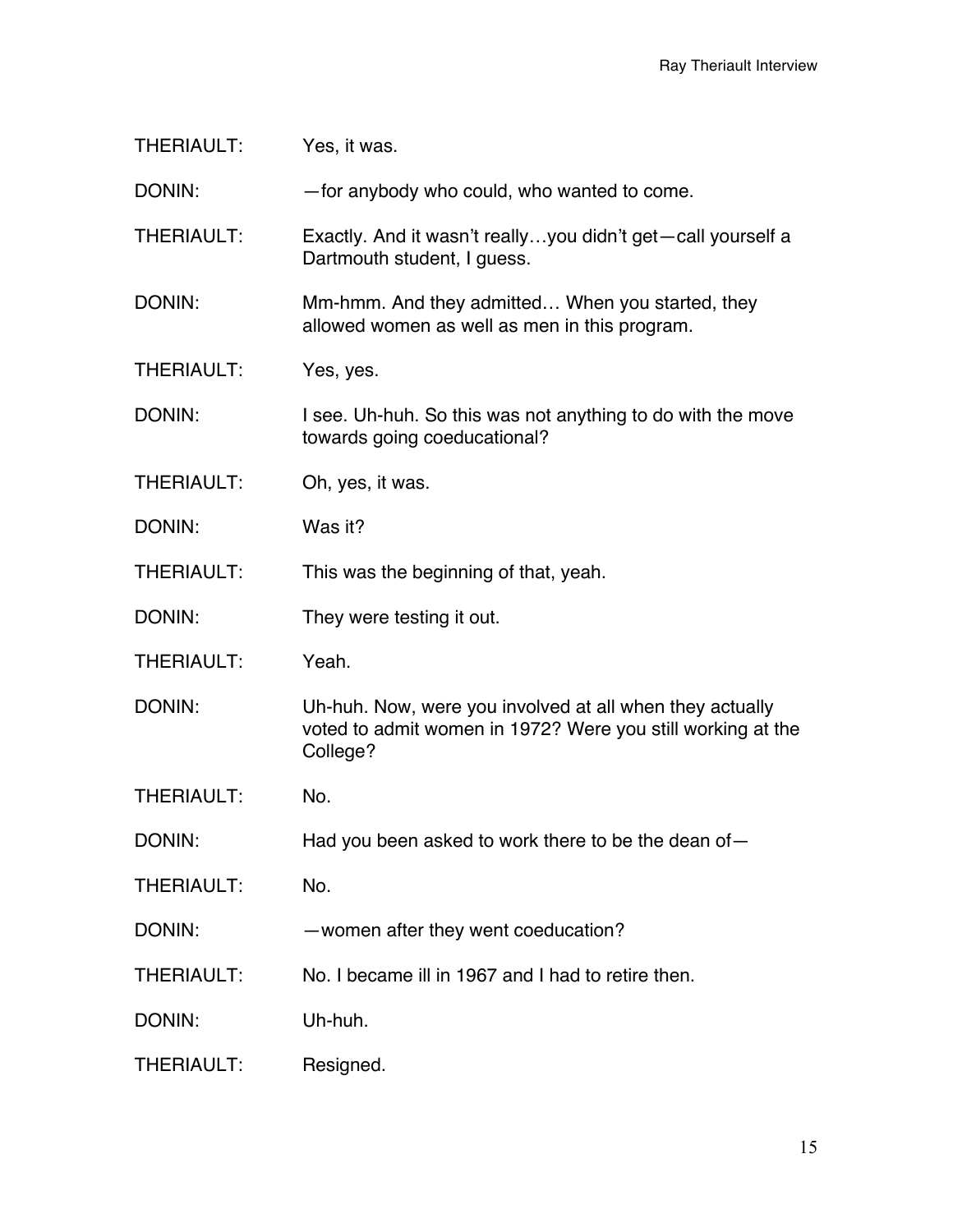- DONIN: Oh, I see. So you were there for five years as the assistant dean for the summer programs for women.
- THERIAULT: Yeah, yeah.
- DONIN: What was that experience like for you? Were you supported by the men, or did they look at you and ignore you?
- THERIAULT: No, no. The ones that I came in contact with were fine. And I can't remember the name of the man, dean—Bob. Bob, Bob—I think McDonald, but that isn't right, I don't think. I don't know.
- DONIN: We can find out the name.
- THERIAULT: Yeah, you can find out. And he and I were, you know, very friendly. And we talked to each other about problems and whatnot.
- DONIN: And how were the women treated in the classroom? Do you have any memory of that?
- THERIAULT: Well, I have no memory of problems the way there are now. I don't remember that at all. My main memory [chuckles] of those years was having to kick out one of the students. There was a girl who came here from a Middle Western town, and her father had graduated from Dartmouth, and he wanted her to come. And he had two or three older sons, all of whom [chuckles] couldn't get into Dartmouth. So he wanted to get his daughter in. Sent her for the summer term.

And she was sort of an interesting girl. She swaggered a bit. Unfortunately she decided to take…. We had very strict rules for these women originally. You know, they had to be in their rooms by ten o'clock or something. And she decided to take a high school girl to Canada. And they went off in her car. And somehow or other we managed to get them stopped at the border. But I had to kick her out of the College.

DONIN: Oh, golly!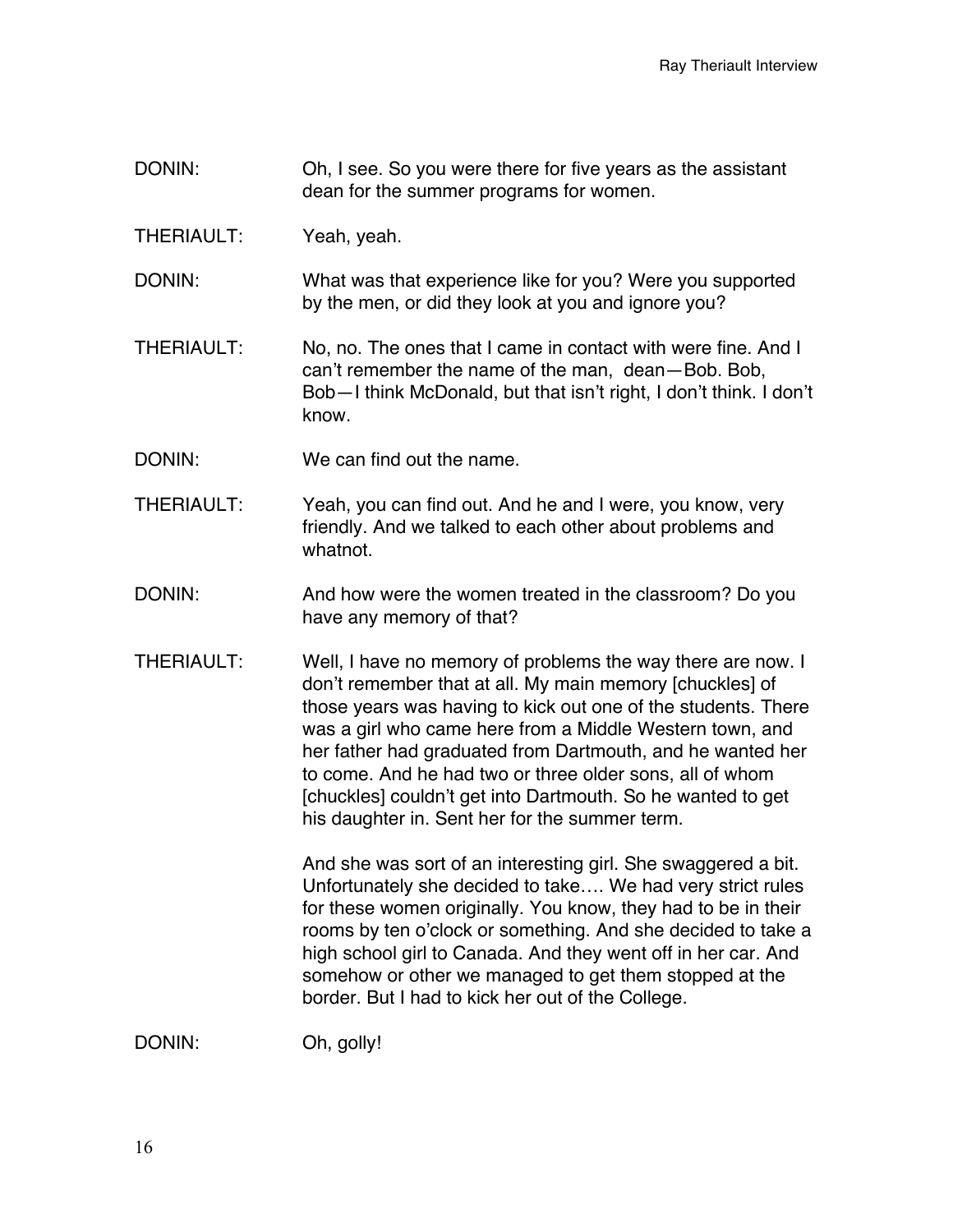THERIAULT: And it was just awful for her, for her father, for [chuckles] everybody.

DONIN: Unfortunate for everybody.

THERIAULT: Yeah, absolutely. But we just felt at that time that that was inconceivable…when you're not allowed to leave the campus, you know, with a high school kid.

- DONIN: Crazy!
- THERIAULT: I know.

DONIN: So where did they house these women, I mean the College....

- THERIAULT: They took over a dorm, and they put 'em in a dorm.
- DONIN: Mm-hmm. And that must have been a challenge, keeping track of them.
- THERIAULT: Yeah.

DONIN: Which is what you had to do.

- THERIAULT: Well, you had to sign in and out and all that all the time, you know. So you had a pretty good idea where they were. There probably was an awful lot going on that I had no idea of. [Laughter.] I was pretty unsophisticated myself.
- DONIN: And I assume in those days there was a lot more oversight of what went on in the dorm. There must have been....
- THERIAULT: Yeah. We had dorm—
- DONIN: Parents or….
- THERIAULT: Yeah. What did we call them?
- DONIN: Proctors? No, not proctors.
- THERIAULT: No.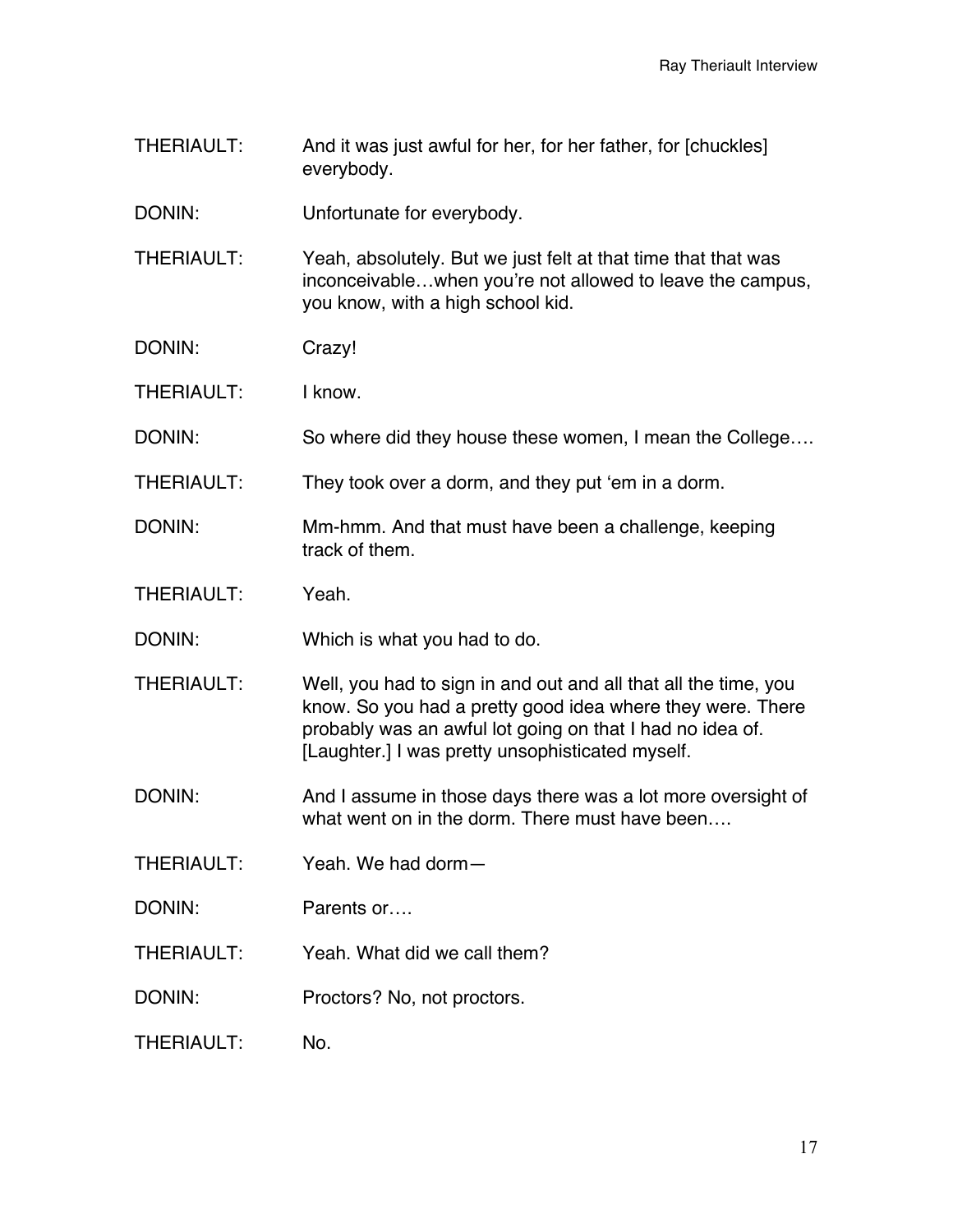DONIN: But they lived there, people who lived there.

THERIAULT: Yes, yes, exactly.

DONIN: Uh-huh. I guess that was necessary...especially since you said they also, the College was also housing high school students as well?

THERIAULT: Well, the high school kids were in the women's program.

DONIN: Oh, they were.

THERIAULT: Yeah. And they were mixed in with the College ones.

DONIN: I see. Uh-huh. And who did you get to teach these classes in the summer? Was it regular faculty?

- THERIAULT: Regular faculty, yeah.
- DONIN: Mm-hmm.

THERIAULT: I really don't remember much about that.

- DONIN: About the teaching part?
- THERIAULT: Mm-hmm.

DONIN: Right. Well, you were more on the administrative side of it.

THERIAULT: Yes, yeah.

DONIN: Mm-hmm. And did the women get along all right in the classroom, do you think?

THERIAULT: I think so.

DONIN: Mm-hmm. And what sort of activities were there for them on the weekends and such when they weren't studying?

THERIAULT: Can't remember.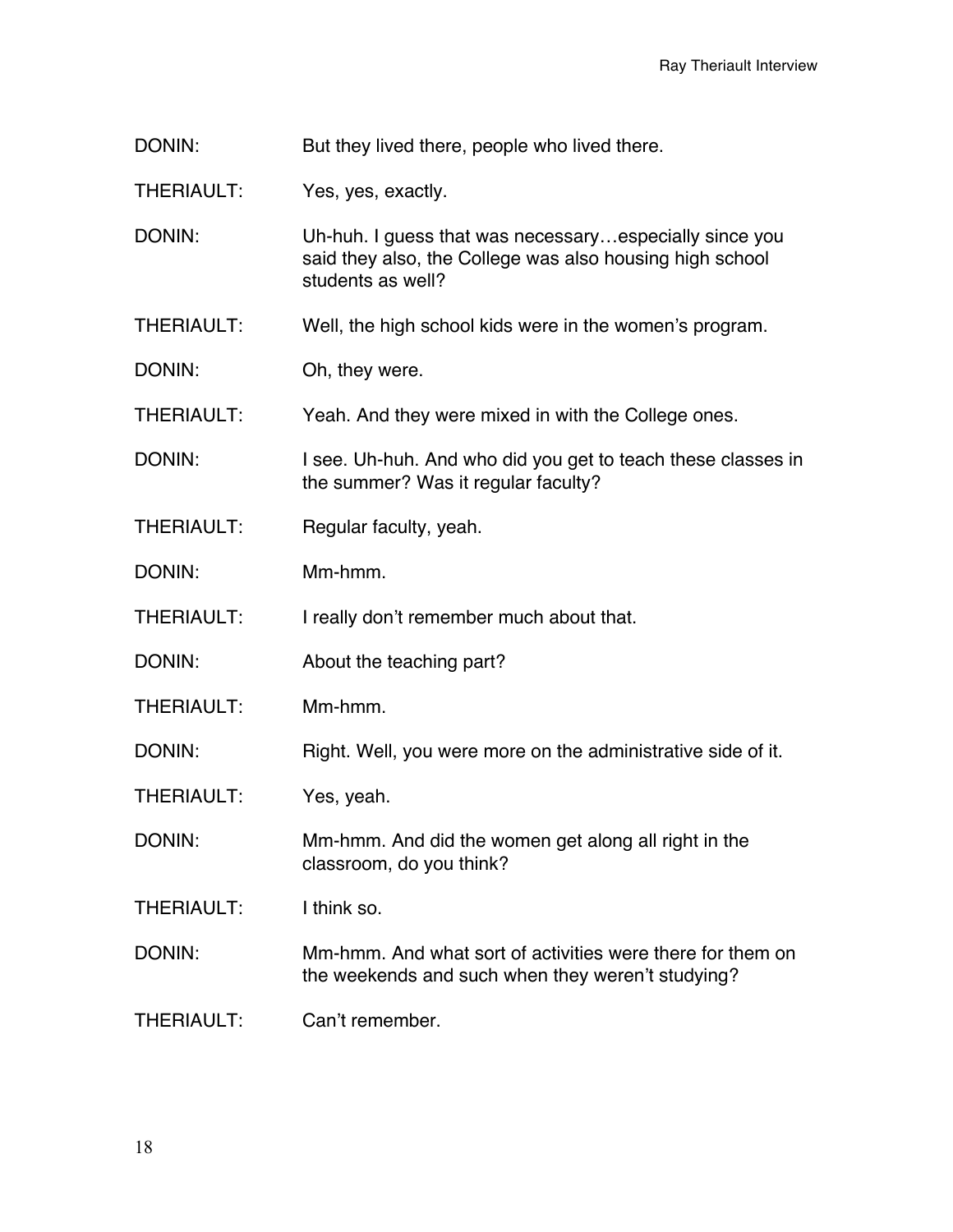- DONIN: Probably taking advantage of all the beautiful outdoor activities that there are in the Upper Valley.
- THERIAULT: Well, yeah. But there were things going at the College. I mean they would have…. Well, I remember a couple of operas that came and performed. And ballet dancers and things like that.
- DONIN: Mm-hmm.
- THERIAULT: You know, not the way it is now with thousands [chuckles] of things going on all the time.
- DONIN: So many choices now.
- THERIAULT: Yeah. Oh, yeah.
- DONIN: So your time working at Dartmouth spanned part of John Dickey's administration.
- THERIAULT: Yes.
- DONIN: Did you have much interaction with him?
- THERIAULT: Not—No, only socially.
- DONIN: Uh-huh.

THERIAULT: But not—I didn't have to go and talk with him. Well, I did when I kicked that girl out, actually; I talked with him a bit.

DONIN: I'm sure.

- THERIAULT: Yeah. But otherwise, no.
- DONIN: Mm-hmm. And he was… Let's see. Was he a contemporary of your husband's? No, he was younger.
- THERIAULT: Yeah—no, he was older.
- DONIN: Oh, he was older.
- THERIAULT: I think he was in the Class of—I don't know.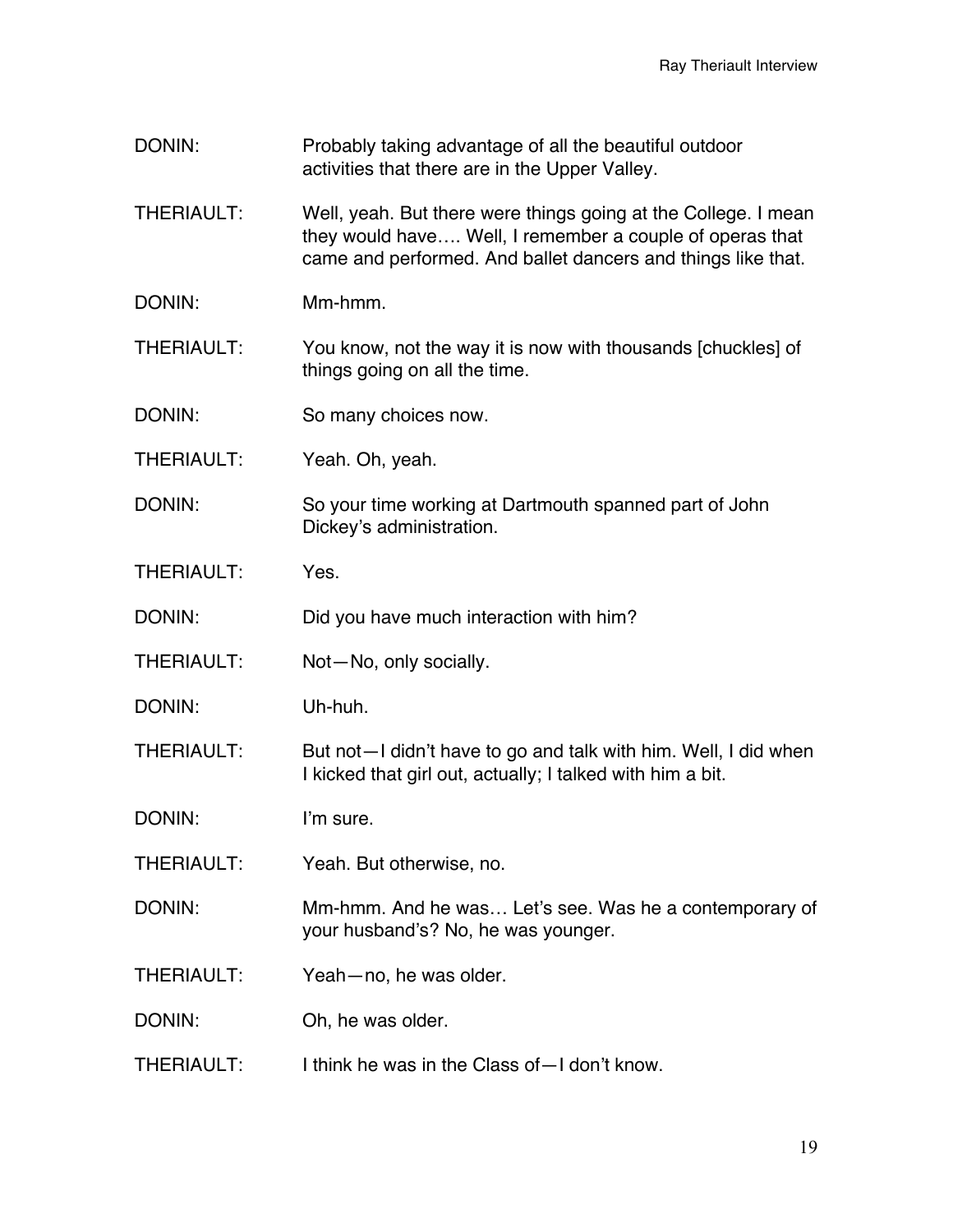| DONIN:            | 'Twenty-nine.                                                                                                                                                                                                                                                     |
|-------------------|-------------------------------------------------------------------------------------------------------------------------------------------------------------------------------------------------------------------------------------------------------------------|
| <b>THERIAULT:</b> | 'Twenty-nine, yeah.                                                                                                                                                                                                                                               |
| DONIN:            | Right.                                                                                                                                                                                                                                                            |
| <b>THERIAULT:</b> | Right.                                                                                                                                                                                                                                                            |
| DONIN:            | Uh-huh. So they were almost contemporaries.                                                                                                                                                                                                                       |
| <b>THERIAULT:</b> | Yeah.                                                                                                                                                                                                                                                             |
| DONIN:            | And you alluded to this before: So the social life that you<br>enjoyed there during those years, did it include the faculty and<br>the president? I mean, you saw them socially?                                                                                  |
| <b>THERIAULT:</b> | Well, yeah, we had faculty dances once a month.                                                                                                                                                                                                                   |
| DONIN:            | Goodness!                                                                                                                                                                                                                                                         |
| THERIAULT:        | Which was always fun.                                                                                                                                                                                                                                             |
| DONIN:            | Uh-huh.                                                                                                                                                                                                                                                           |
| <b>THERIAULT:</b> | And I can't remember how often the Dickeys came to those<br>things, but they were there occasionally. And there were other<br>things going on, you know: class reunions and things like that.<br>It was always pretty busy.                                       |
| DONIN:            | And of course the sixties was the beginning of the, you know,<br>the beginning of the unrest and the political activity on<br>campus.                                                                                                                             |
| THERIAULT:        | Yes. Right.                                                                                                                                                                                                                                                       |
| DONIN:            | Interest obviously in the idea of admitting women at some<br>point. But I think there was probably at that point a lot of<br>resistance to it as well. Did you ever get in discussions about<br>that, about the idea of women being admitted as real<br>students? |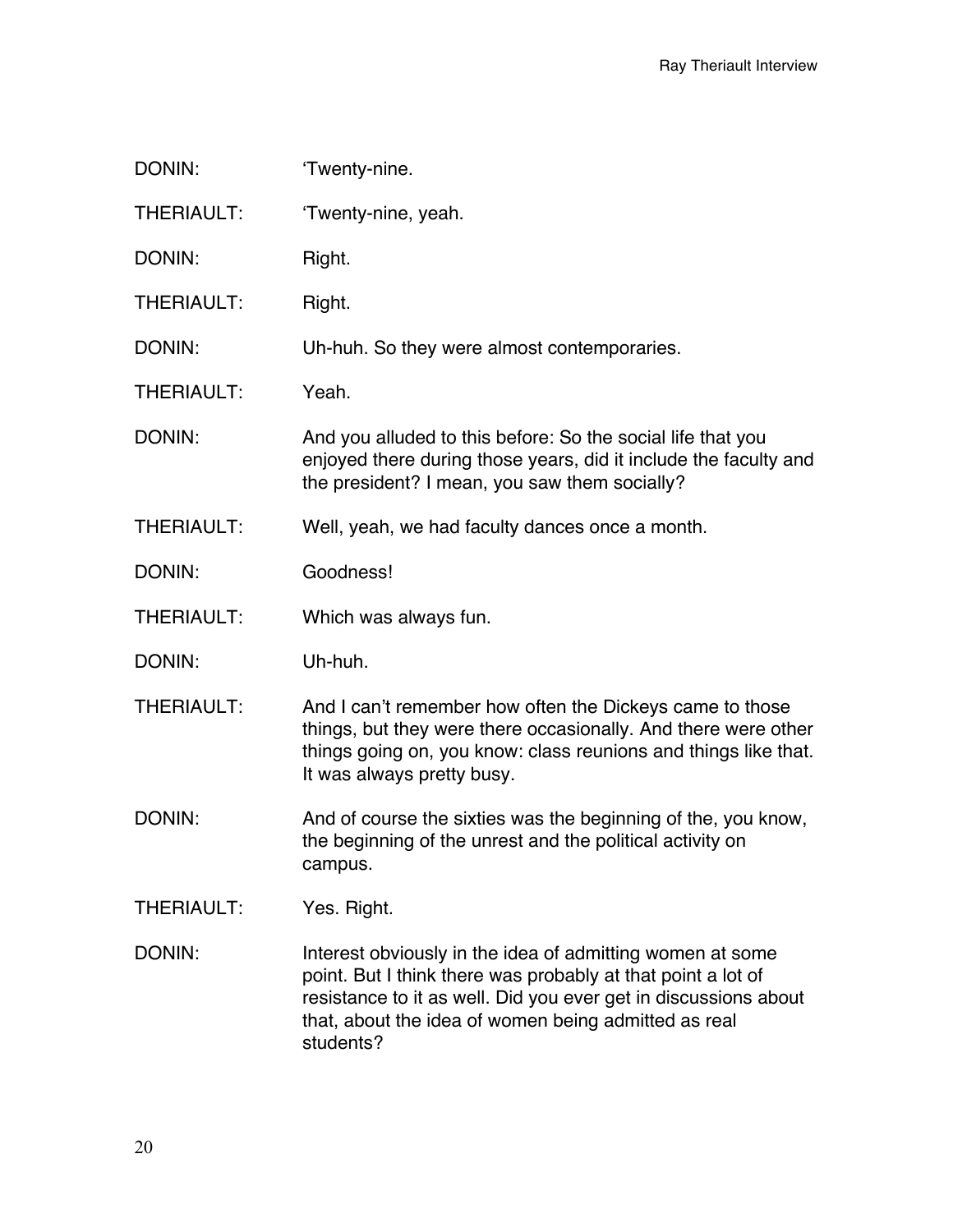THERIAULT: Oh, we must have, but I—it's gone.

DONIN: And I think you had... What I read about you in our file that we have back at the library, you held other jobs at Dartmouth besides this—

THERIAULT: Oh, yeah.

DONIN: I mean the assistant dean job was really the culmination of your career.

THERIAULT: That was the end, yeah.

DONIN: But you held lots of other jobs. So you started out working for the alumni magazine.

THERIAULT: Yeah.

DONIN: And it also said you worked in a language lab?

THERIAULT: Yeah, I ran the language lab for a while. That was a little later on. I was the secretary of the romance language[s] department.

DONIN: Uh-huh.

THERIAULT: And then there was another secretary-ship [chuckles]. Was it in the German?—I've forgotten. And then there was a group called the Dartmouth Optical something or other, one or two eye doctors; they had an office on Main Street, and I was a secretary for them.

DONIN: Mm-hmm.

THERIAULT: And then the language lab. And I think it was when I was there that they asked me to do the dean's thing.

DONIN: Oh, when you were in the language lab, yeah.

THERIAULT: Yeah. That's about all I can remember.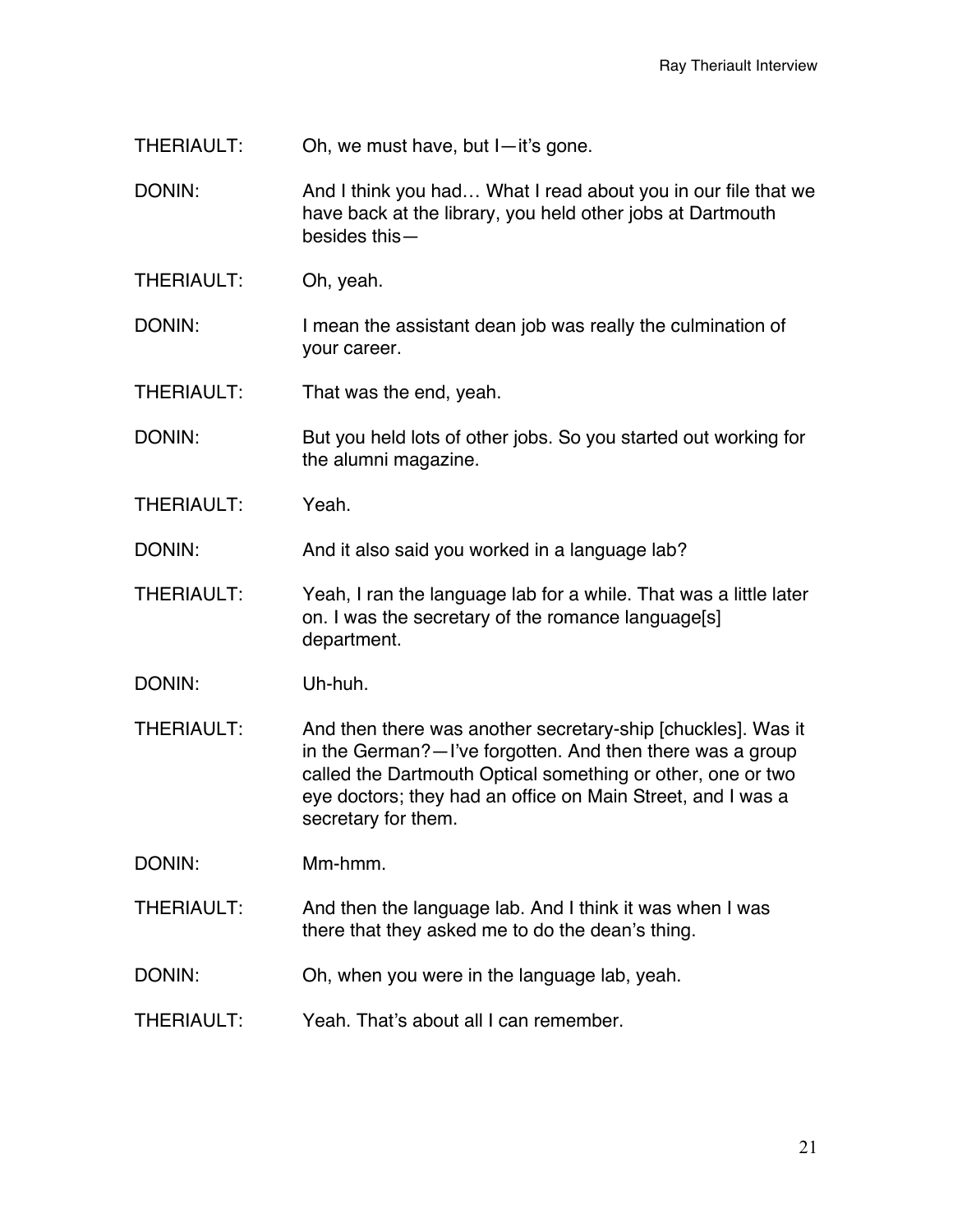- DONIN: So, speaking of President Hopkins, the sixties was when they built The Hopkins Center, the new arts center.
- THERIAULT: Mm-hmm.
- DONIN: Before that, where did you—for instance the faculty dances, where did they take place before The Hopkins Center was built.
- THERIAULT: In the—where Rauner Library is now.
- DONIN: Oh, in Webster Hall.
- THERIAULT: In Webster Hall.
- DONIN: Oh! What a great place for it.
- THERIAULT: And there was a place in the Hanover Inn where we used to go. I can't remember much about that. And there was a nursery school that was right behind—what's the name of that library building next to Hopkins Center?
- DONIN: Wilson Hall?
- THERIAULT: Wilson, yeah.
- DONIN: That's where the library used to be.
- THERIAULT: That's right. And behind that there was a nursery school.
- DONIN: Ah-huh! Did your children go to that?
- THERIAULT: Yeah. My son did. I don't think my daughter did. I don't remember.
- DONIN: How convenient to have it right in town like that.
- THERIAULT: Oh, I know, yeah.
- DONIN: Yeah.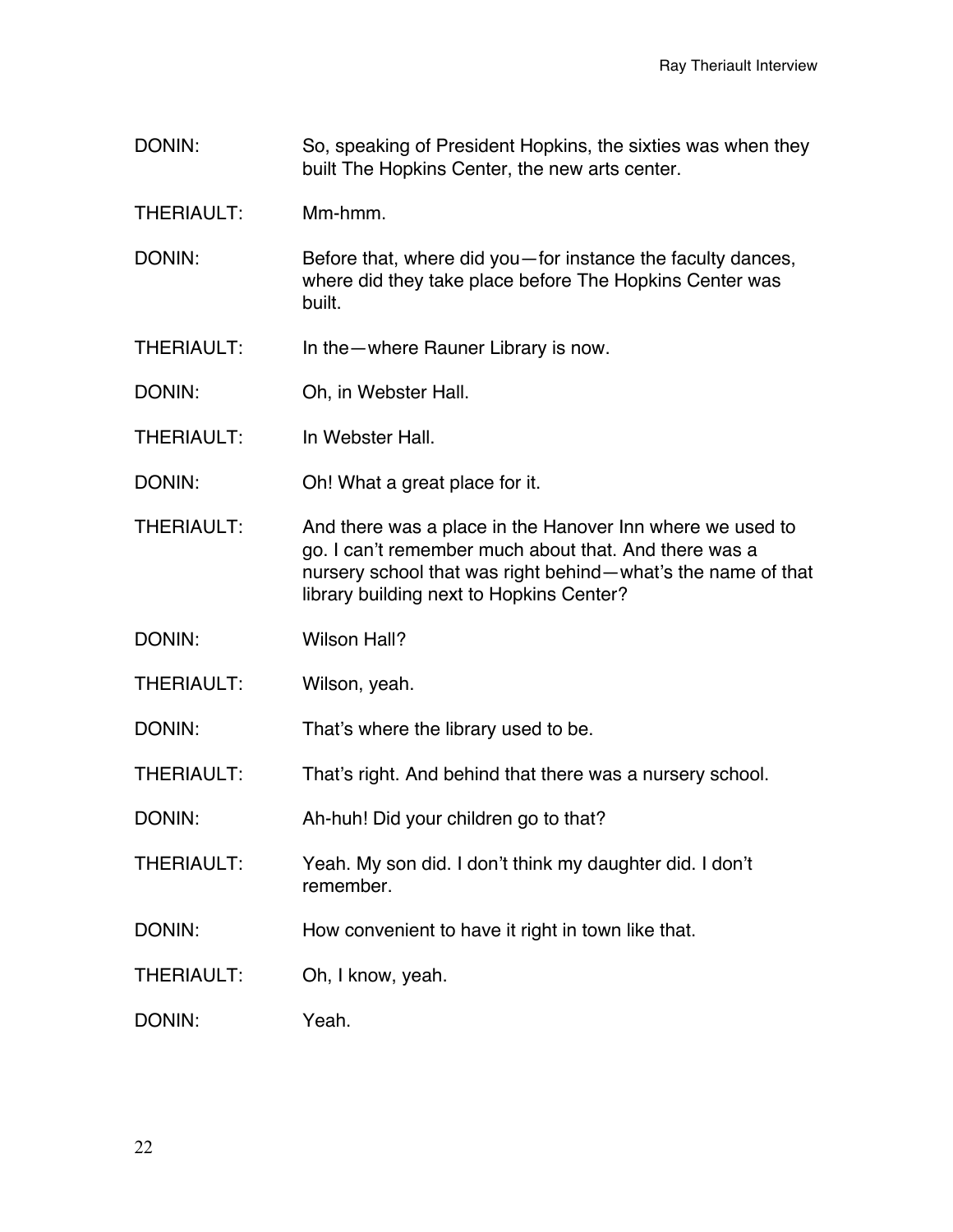- THERIAULT: And, you know, I was thinking the other day, when I used to take Terry, my son, up to the nursery school, if we weren't walking, we would drive up. And when we were walking, we would go up the middle of Wheelock Street, the dog running beside the baby carriage or the stroller, whatever you call it. And walk up to town that way. And now look at Wheelock Street!
- DONIN: It's a main thoroughfare now, isn't it? With lots of traffic.
- THERIAULT: It's amazing! We would go that whole distance and never see a car.
- DONIN: Yeah. Well, it wasn't even paved in those days, was it? Was it a dirt road or was it paved?
- THERIAULT: No, it was paved.
- DONIN: Uh-huh.
- THERIAULT: Yeah.
- DONIN: And the bridge was different, too, wasn't it?
- THERIAULT: Oh, yeah. It was a covered bridge originally.
- DONIN: Right. And there was that little village in Norwich right at the I've forgotten what the name of that little village was. [Lewiston, Vt.]
- THERIAULT: I have, too. But I know it perfectly well. [Chuckles.]
- DONIN: Where the train station is or was.
- THERIAULT: Yeah.
- DONIN: It'll come back to me. But you know what I'm talking about.
- THERIAULT: I know, yeah.
- DONIN: Right. So in those days when you were raising your children, were you living in Norwich by then?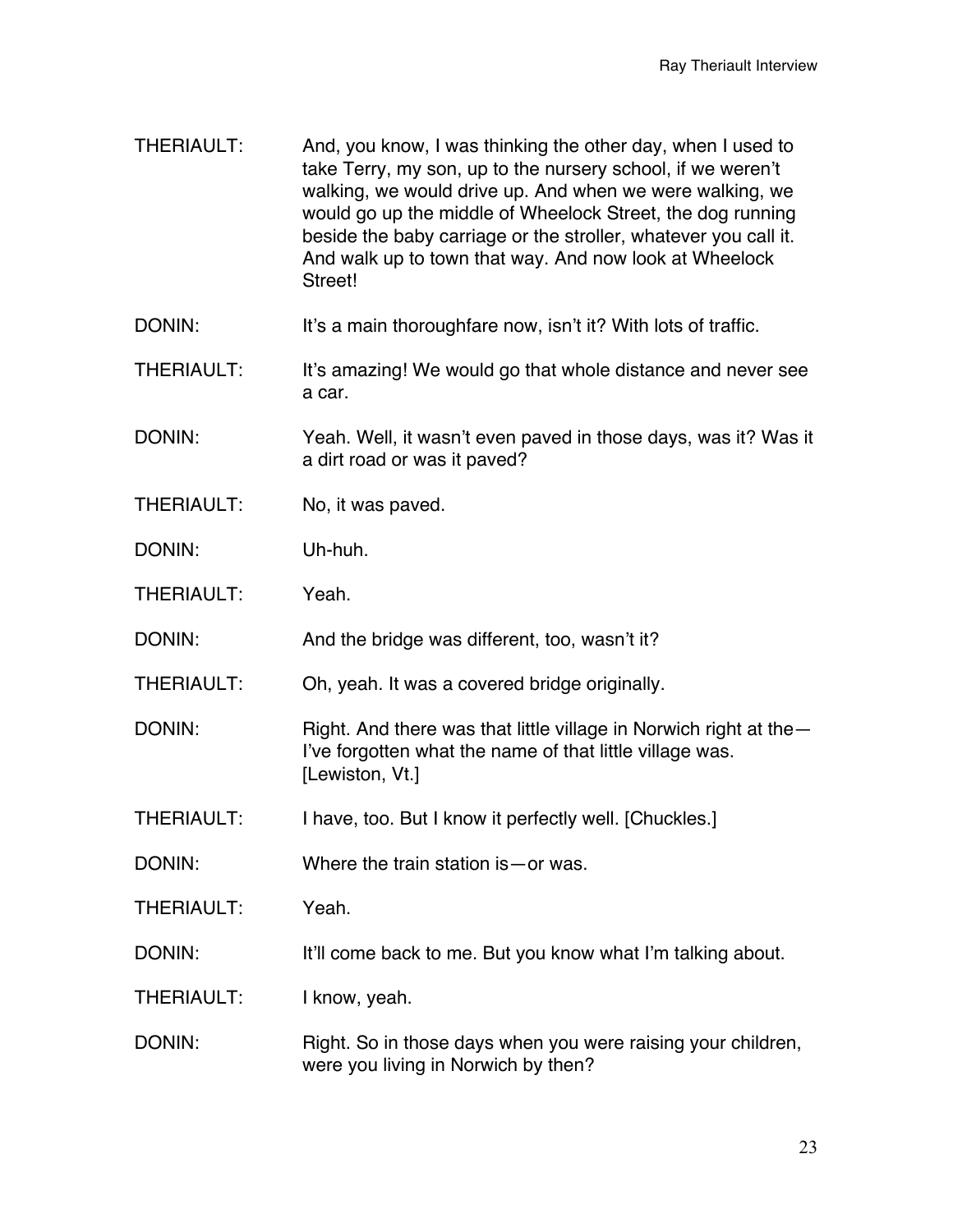THERIAULT: No, we were living in Hanover.

DONIN: Uh-huh.

THERIAULT: We lived in Hanover in the beginning when my daughter was very young. She was born out in Wisconsin when we were there.

DONIN: Mm-hmm.

THERIAULT: And we lived in Hanover. But then we couldn't afford it anymore and moved to Norwich until gas rationing came in with the war.

DONIN: Oh, yes.

THERIAULT: Our car…we had a wonderful old, big, huge Buick Phaeton.

DONIN: What was it called, a Phaeton?

THERIAULT: Phaeton, I think. It was a convertible thing, and we could get 13 people in it. [Laughter.] An amazing car. But it got only eight miles to the gallon.

DONIN: Yeah.

THERIAULT: Of course when gas was two gallons for a quarter, that was all right, even with our low wages. [Laughs.] But eventually we had to give it up.

DONIN: It was too expensive.

THERIAULT: Yeah.

DONIN: Yeah, yeah.

THERIAULT: We bought that car from a man who used it only to come up to Dartmouth football games and used it around town.

DONIN: Oh, yes.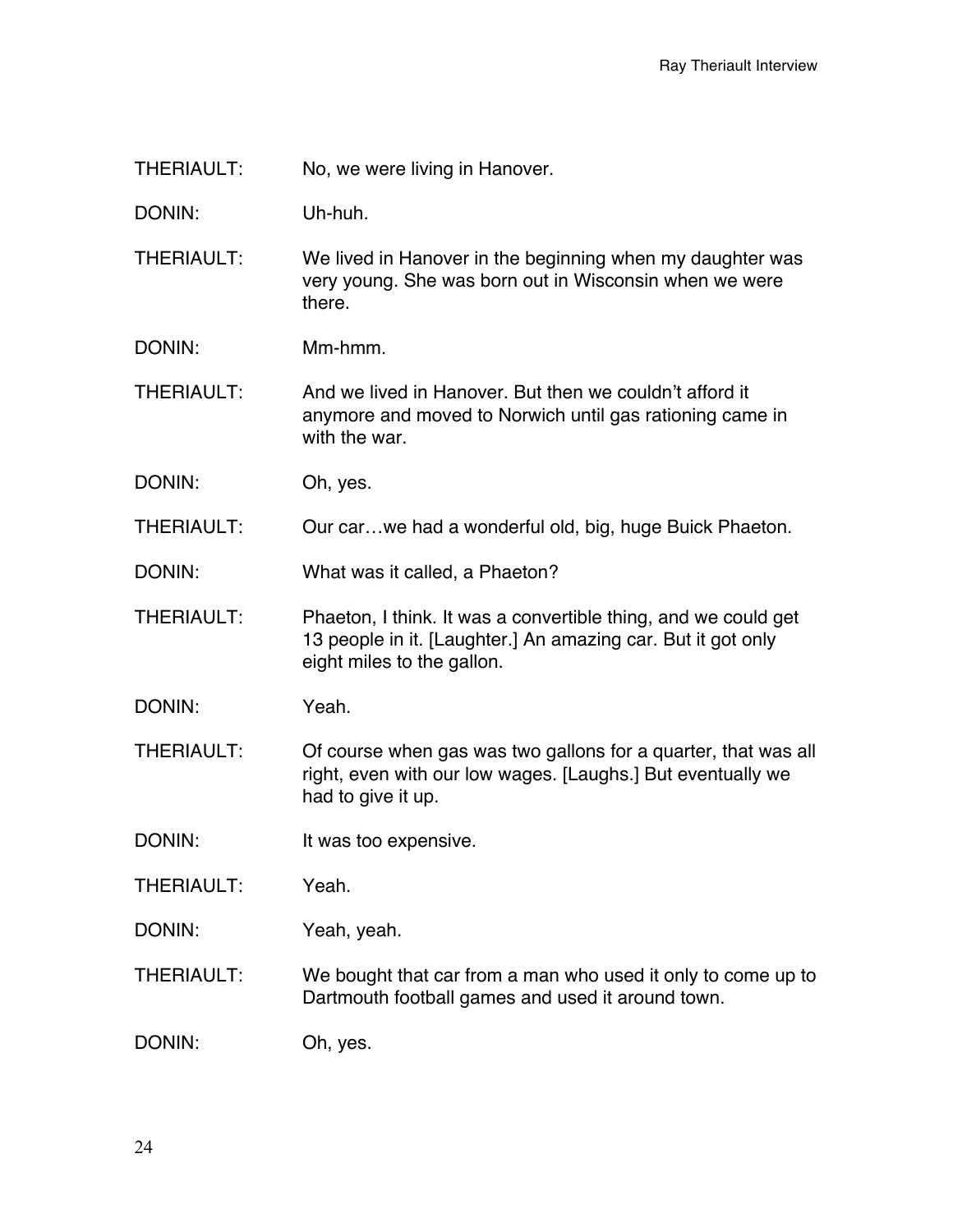- THERIAULT: He must have been awfully rich. [Laughter.] We bought it for \$350, and it was in perfect condition and not old. And it was found, oh, 25 years or more later down in a gas station somewhere in southern New Hampshire. It was for sale.
- DONIN: Aaaw.
- THERIAULT: That's the same old car.
- DONIN: Golly!

THERIAULT: Amazing.

- DONIN: Was it a station wagon?
- THERIAULT: No, it was a thing you put the top down—an enormous top. It was longer than this thing here [gestures], which you put down in the summer and rode around with the top down.
- DONIN: And just lots of people fit in there.
- THERIAULT: Yeah.

DONIN: Probably some of them standing on the seats.

- THERIAULT: There were little seats that folded down from the back of the front seat.
- DONIN: Oh, yes, yes. Wonderful. Do you have pictures of that car? I bet you do.
- THERIAULT: Oh, probably somewhere, but I have no idea where.
- DONIN: That's great. So your children then were raised in Hanover. Went to the Hanover schools? Did you find that they had improved any?
- THERIAULT: Both of them went away to boarding schools.
- DONIN: Oh, did they?
- $THFRIALJIT:$  Mm-hmm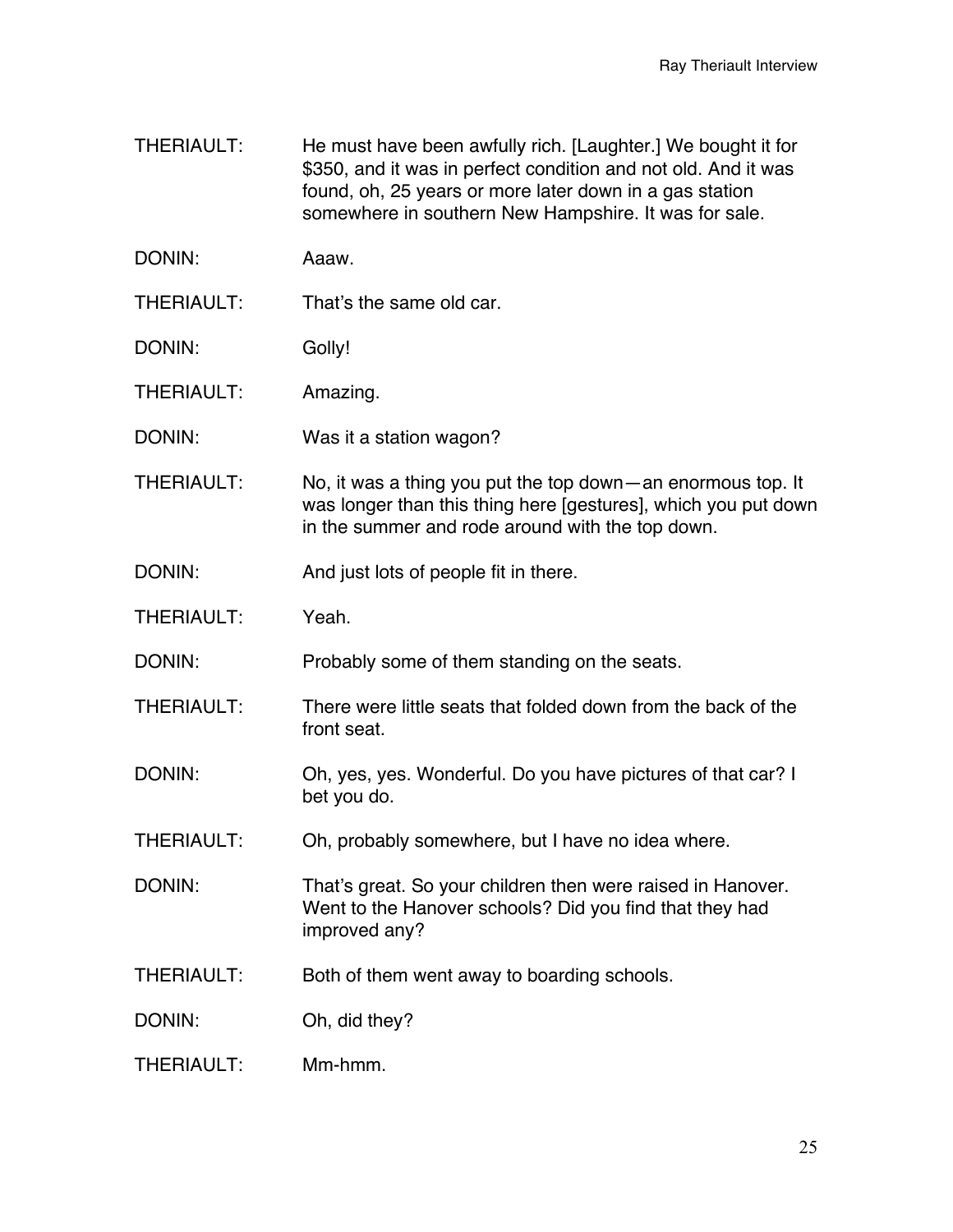| DONIN:            | Yep.                                                                                                                                                                    |
|-------------------|-------------------------------------------------------------------------------------------------------------------------------------------------------------------------|
| THERIAULT:        | The last couple of years.                                                                                                                                               |
| DONIN:            | Mm-hmm. So the Hanover schools were still not so great.                                                                                                                 |
| <b>THERIAULT:</b> | No, I think they were fine. But the kids wanted to get out of<br>here for some reason or other.                                                                         |
| DONIN:            | Yes. Well, teenagers tend to do that.                                                                                                                                   |
| THERIAULT:        | That's right. They get antsy.                                                                                                                                           |
| DONIN:            | Right. It's a pretty nice place to grow up, though.                                                                                                                     |
| THERIAULT:        | Yeah.                                                                                                                                                                   |
| DONIN:            | For children.                                                                                                                                                           |
| <b>THERIAULT:</b> | Yeah.                                                                                                                                                                   |
| DONIN:            | So you've seen many, many years of changes in Hanover and<br>in Dartmouth.                                                                                              |
| <b>THERIAULT:</b> | Oh yes. Yeah.                                                                                                                                                           |
| DONIN:            | And what was your feeling when the College did finally go<br>coeducational completely and admit women as-                                                               |
| <b>THERIAULT:</b> | Oh, I was very pleased, and my husband was awfully pleased.<br>He said that the rate of scholarship in his classes immediately<br>went way up when women were admitted. |
| DONIN:            | Oh.                                                                                                                                                                     |
| <b>THERIAULT:</b> | Which is int'resting.                                                                                                                                                   |
| DONIN:            | Not surprising. [Laughs.]                                                                                                                                               |
| THERIAULT:        | No.                                                                                                                                                                     |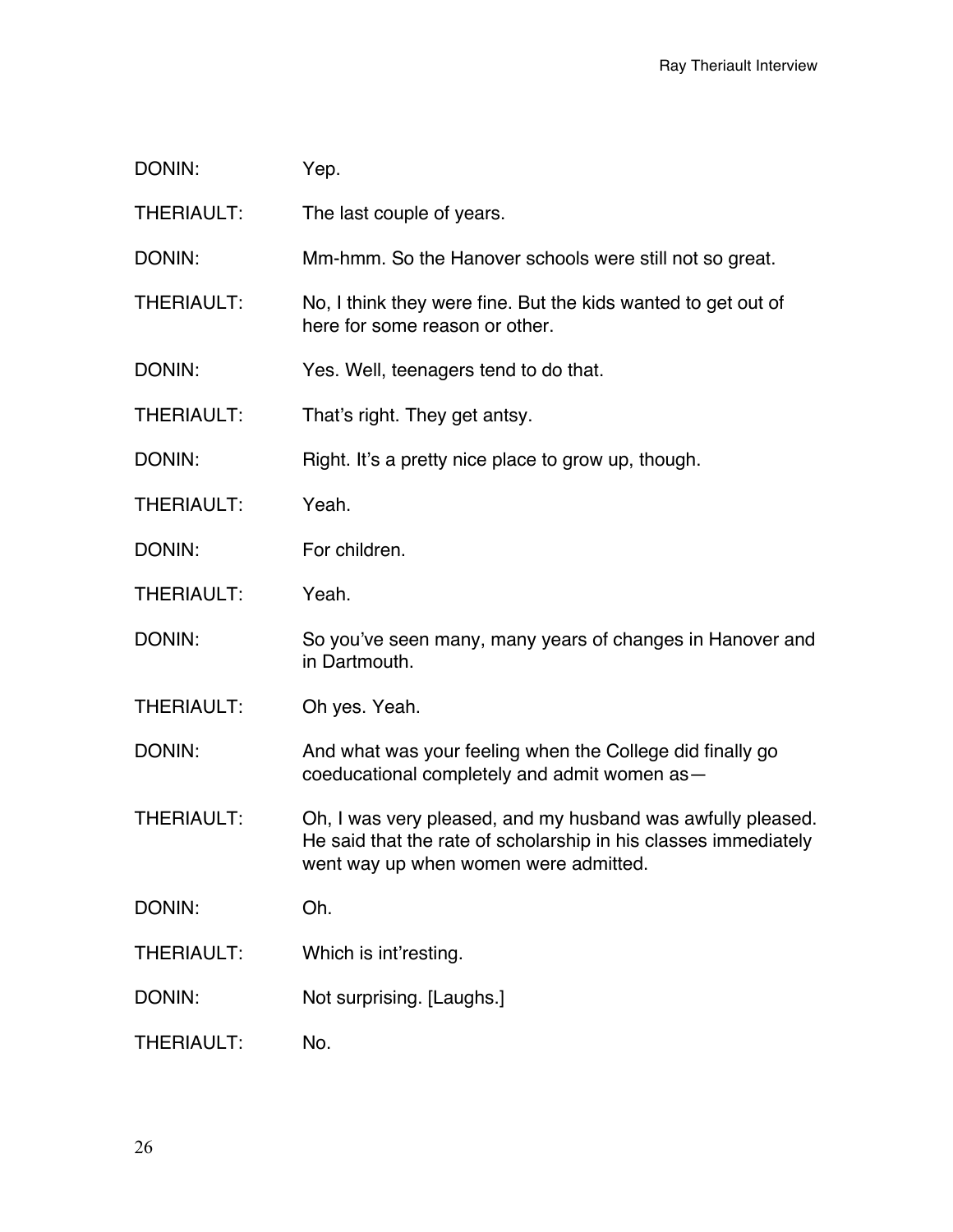- DONIN: So women were a good addition to the classroom.
- THERIAULT: Yeah. And I'm only now hearing so much about the problems that women had in those days, and I wasn't aware of it at the time. You know, we had students frequently for dinner at our house. And the girls would come along with the men, and they seemed to be very friendly types. Now maybe in an intellectual situation like that there wasn't the same feeling. I think it was mostly social.
- DONIN: I think you're right.
- THERIAULT: And being gotten drunk, for instance, things like that. You know, 'cause I really think now that it might be a good idea for girls to grow up before they have that experience.
- DONIN: Right, that pressure.
- THERIAULT: Yeah.
- DONIN: The way it's been described by a number of students that we've been talking to this year is that Dartmouth is very different after dark. During the day—and that's sort of like what you were saying.
- THERIAULT: Yeah.
- DONIN: DURING DURING DURING DURING DURING DURING DURING DURING DURING DURING DURING DURING DURING DURING DURING DURING DURING DURING DURING DURING DURING DURING DURING DURING DURING DURING DURING DURING DURING DURING DURIN it's not such a scary place. But after dark, it becomes a very scary place.
- THERIAULT: Yeah. It's just a shame.
- DONIN: Yeah. And I think the early classes of women didn't all experience that. Some of them may have, of course because they were… I think they were being bullied quite a bit in the beginning by a small portion of the population.

THERIAULT: Yeah, I think so.

DONIN: Who didn't want—they wanted Dartmouth to stay just for men.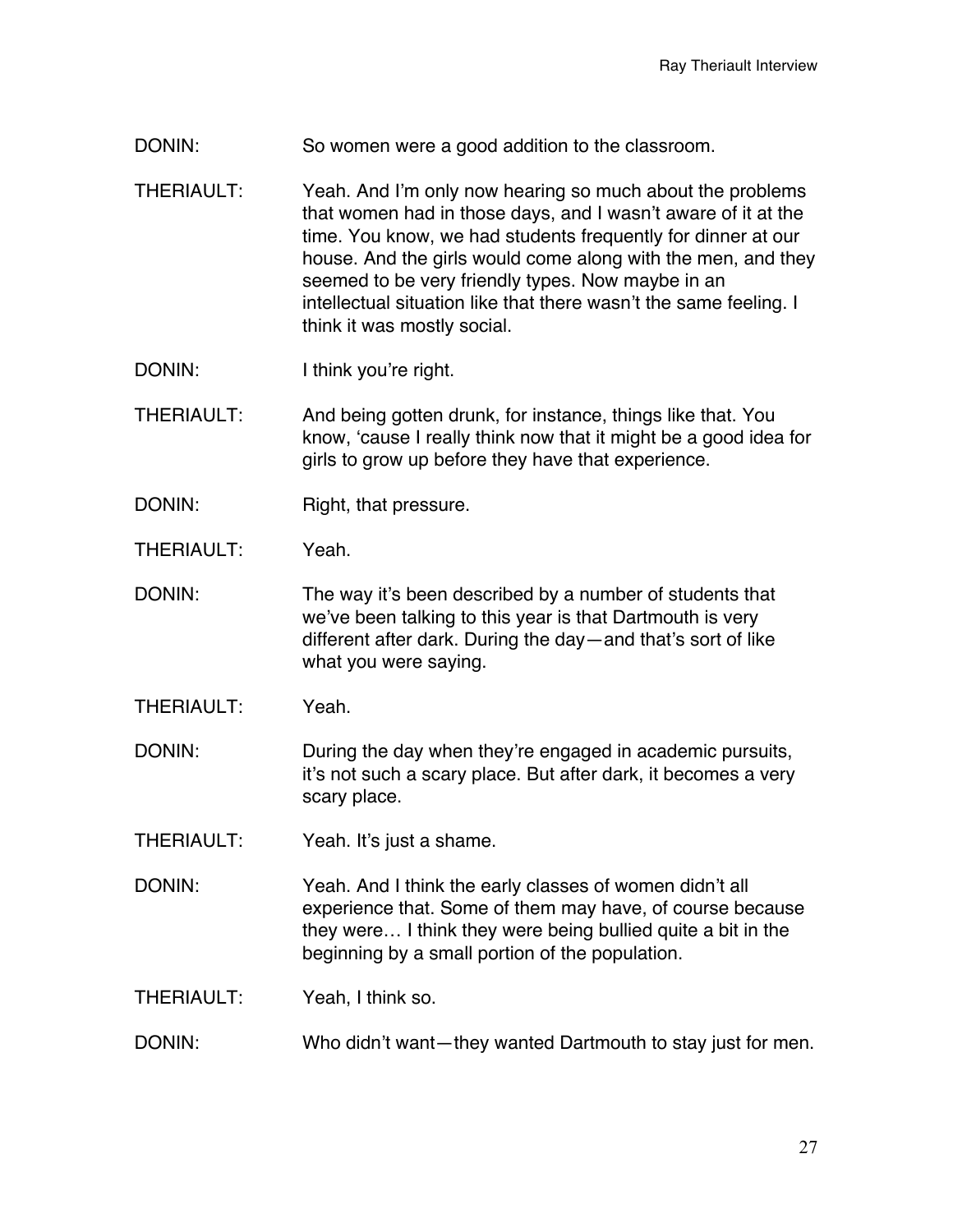## THERIAULT: Right.

DONIN: And they weren't very welcoming to the women. But I don't think it was as scary a place as it seems to be—that we're hearing about now.

THERIAULT: Well, I think that's probably true in many more places than just **Dartmouth** 

DONIN: Absolutely right. This isn't just going on at Dartmouth.

- THERIAULT: No. But if women want to be doing everything that men do, you know, there are bound to be conflicts; and expected to perform sexually the way men do, which is not normal for a woman.
- DONIN: A lot of pressures.
- THERIAULT: A lot, yes.

DONIN: But those early classes of women, the ones who came in the late sixties as exchange students, I think there was a group who came in 1969 who were doing a lot of theater.

THERIAULT: Yes.

DONIN: From the Seven Sisters schools.

THERIAULT: Yeah. What's her name that's so famous?

- DONIN: Oh, the actress?
- THERIAULT: Yes.
- DONIN: Meryl Streep.
- THERIAULT: Meryl Streep!
- DONIN: Yes.
- THERIAULT: She was here.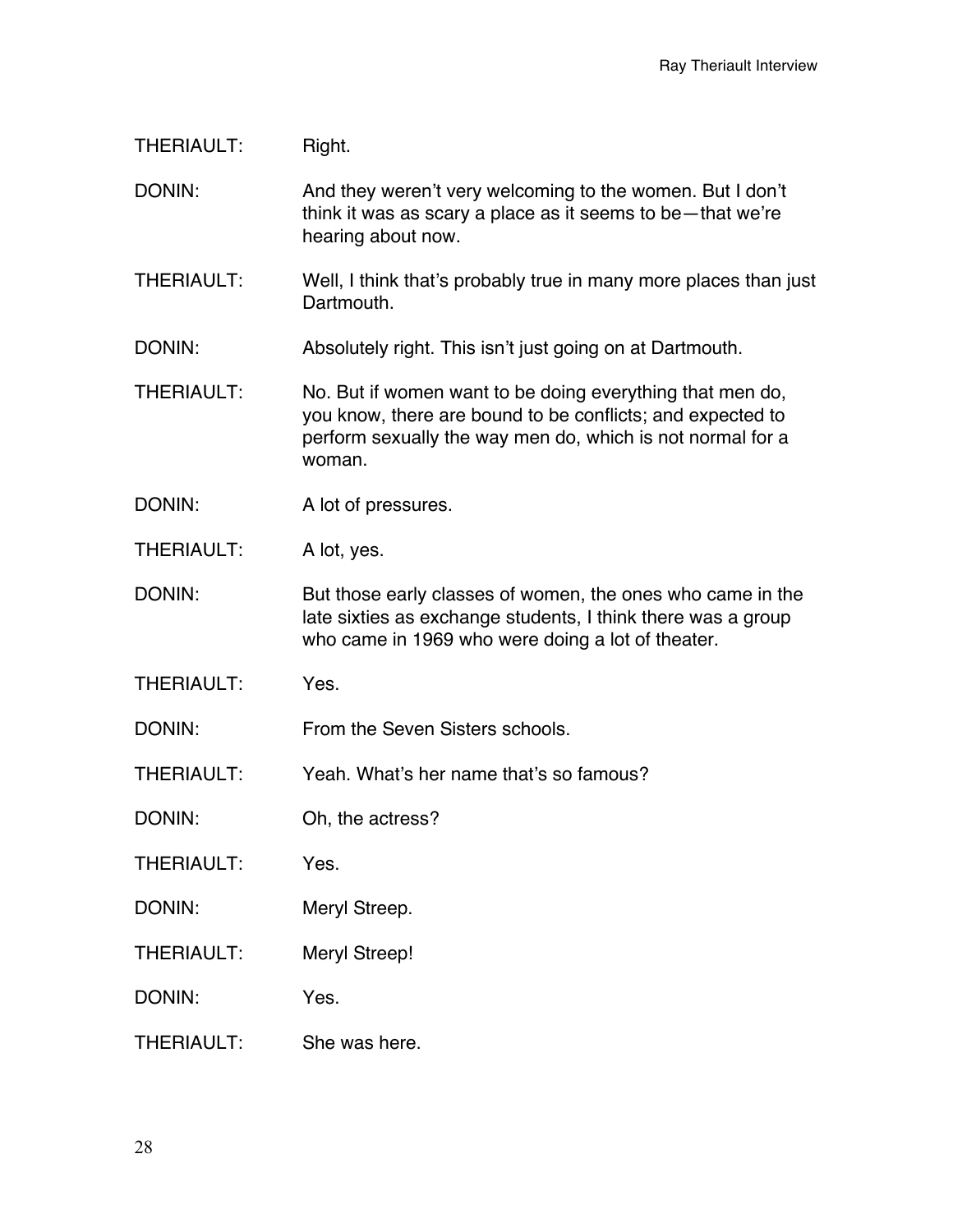- DONIN: They were the beginning of the whole opening up of Dartmouth to full entitlement for women to be students here. But those early classes were brave.
- THERIAULT: Yes. Well, I think they must have been. But we were not aware of it at the time.
- DONIN: Mm-hmm.
- THERIAULT: You know, we didn't think in those terms about them. Just, they seemed to be having a good time when we saw them.
- DONIN: Right, right. So did you or your husband get involved in any of the campus unrest that was taking place in the sixties with antiwar activity and the takeover of Parkhurst Hall, and—
- THERIAULT: I vaguely remember it, but I don't remember...I'm sure my husband must have been much more aware of it than I was.
- DONIN: Mm-hmm. [Pause.] And was there a life for.... After you stopped working at the College, you were still a faculty spouse.
- THERIAULT: Yes.
- DONIN: So, was there a role for faculty spouses back then to be involved in Dartmouth? Or was it entirely social?
- THERIAULT: It was mostly social. I think a few faculty wives worked, but not very many.
- DONIN: Mm-hmm.
- THERIAULT: Those that did, you know, had minor jobs like me.
- DONIN: Mm-hmm. No teaching going on.
- THERIAULT: No.
- DONIN: By the women.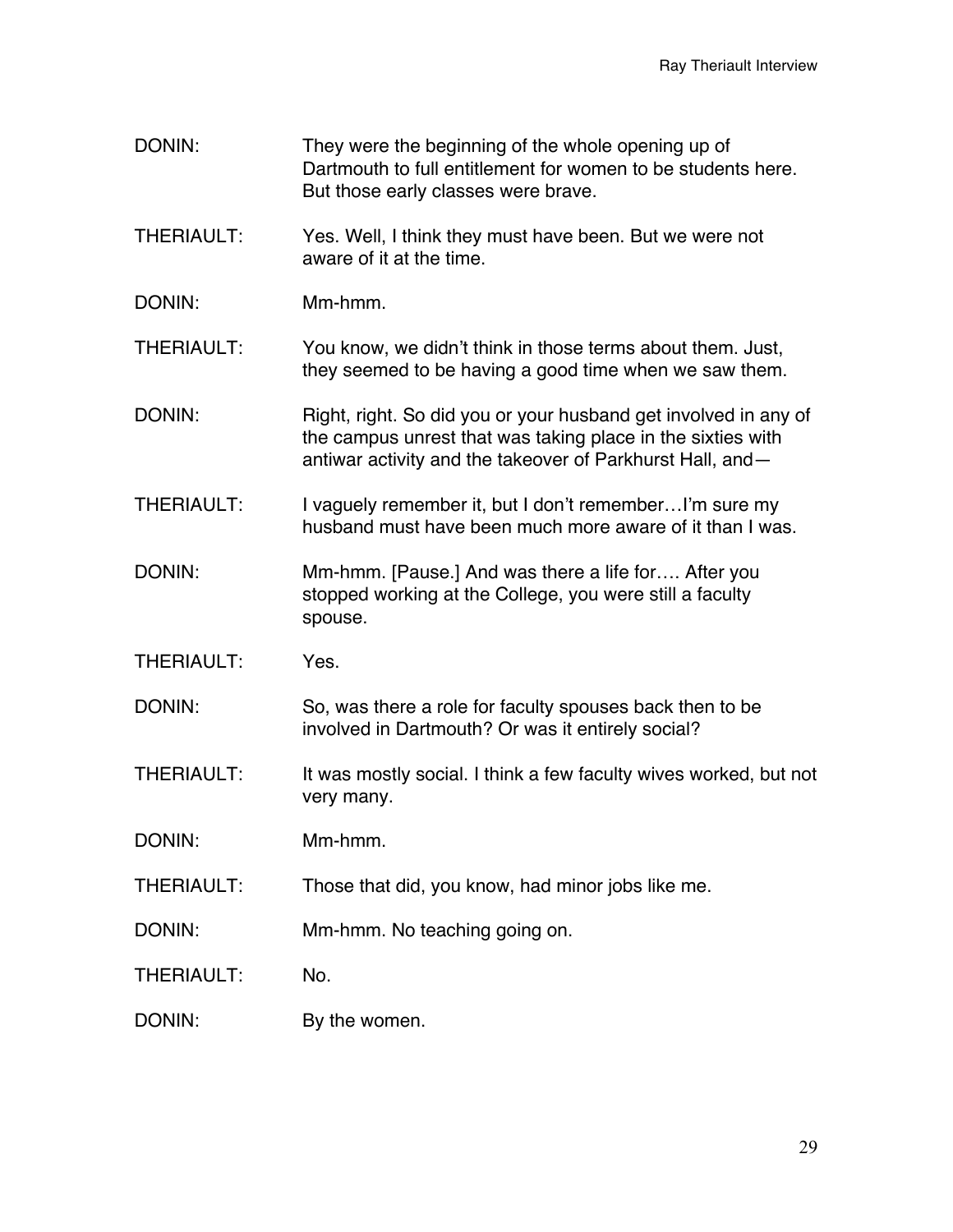- THERIAULT: No. I don't know when they had the first teacher—woman teacher. And I'm sure that it must have been a hard time for them [chuckles] for quite a long—many years. But now, of course, I think—I'm not sure—but I think their salaries are the same now.
- DONIN: Well, they're working on it...
- THERIAULT: They haven't reached—
- DONIN: Parity?
- THERIAULT: Parity yet.
- DONIN: I haven't looked in the last year or two to know how closely they're paid. I honestly don't know. It may well be that they're equal now, but I don't know that. But it must have been lonely as well to come up here.
- THERIAULT: Oh, yes, I think so.
- DONIN: As one of the early faculty. I think there were a number of women in the medical school who were here early on before they started really enlarging the number of—
- THERIAULT: Right. Yes, I think....
- DONIN: —women faculty members in the undergraduate College. That there were a couple of women in the medical school, researchers.
- THERIAULT: I'm trying to think of the name of the woman who died recently and lived in Norwich who was one of the early ones. I can't; it's gone.
- DONIN: She was a medical person?
- THERIAULT: Worked for the medical school. I can't remember.
- DONIN: Was it Hannah Croasdale?
- THERIAULT: Yes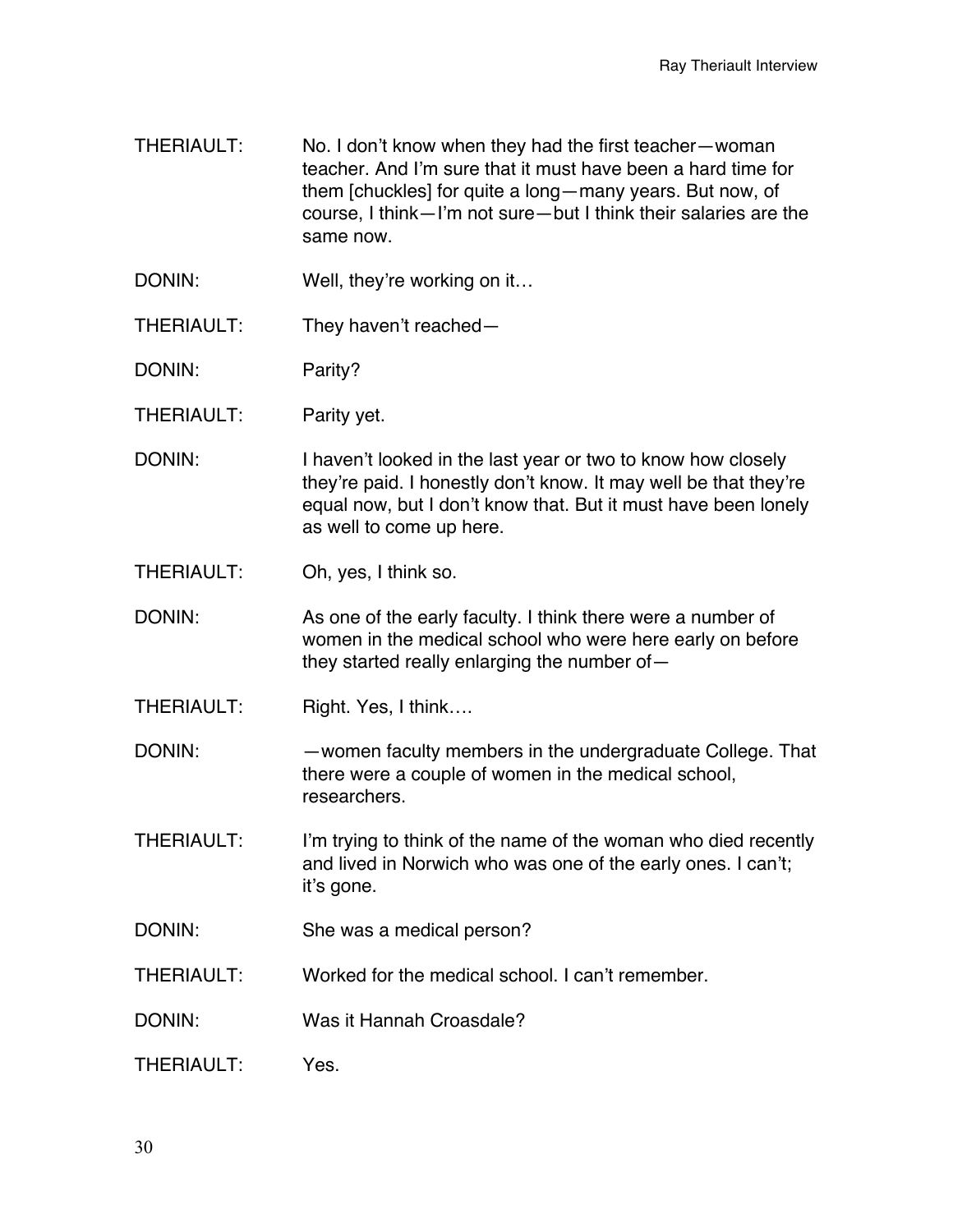| DONIN:            | Uh-huh.                                                                                                                                                                                                                                                                                                                                                                              |
|-------------------|--------------------------------------------------------------------------------------------------------------------------------------------------------------------------------------------------------------------------------------------------------------------------------------------------------------------------------------------------------------------------------------|
| <b>THERIAULT:</b> | Thank you. [Laughs.]                                                                                                                                                                                                                                                                                                                                                                 |
| DONIN:            | Yes. Right. She was a biologist, I think maybe. Quite well<br>known                                                                                                                                                                                                                                                                                                                  |
| <b>THERIAULT:</b> | Yes, yes.                                                                                                                                                                                                                                                                                                                                                                            |
| DONIN:            | And I think it took them a long time to give her tenure, but she<br>did finally get tenure. Those were pioneering women in those<br>days.                                                                                                                                                                                                                                            |
| <b>THERIAULT:</b> | Right. Oh, yes.                                                                                                                                                                                                                                                                                                                                                                      |
| DONIN:            | But you were pioneering. I mean, are we able to say that you<br>were the first woman dean at Dartmouth?                                                                                                                                                                                                                                                                              |
| THERIAULT:        | Oh, yeah. But, you know, I wasn't a full dean.                                                                                                                                                                                                                                                                                                                                       |
| DONIN:            | Well, they gave you the title of assistant dean, though, right?                                                                                                                                                                                                                                                                                                                      |
| <b>THERIAULT:</b> | Yeah.                                                                                                                                                                                                                                                                                                                                                                                |
| DONIN:            | Mmm, 1962.                                                                                                                                                                                                                                                                                                                                                                           |
| <b>THERIAULT:</b> | Assistant dean of summer programs. [Laughs] And the first<br>year or so that I did that job, although we had a lot of-well,<br>there weren't terribly many women that came in the summer-<br>but there were a lot of other summer programs. Like I<br>remember there was a time when we had two different groups<br>from Africa. One came from - oh, that big island,<br>Madagascar? |
| DONIN:            | Oh!                                                                                                                                                                                                                                                                                                                                                                                  |
| THERIAULT:        | They were women who had Ph.D.s. And what they were doing<br>here, I can't remember. The other group was teachers of                                                                                                                                                                                                                                                                  |

here, I can't remember. The other group was teachers of elementary school kids somewhere deep in Africa; and they, most of them, had not gone beyond fifth grade.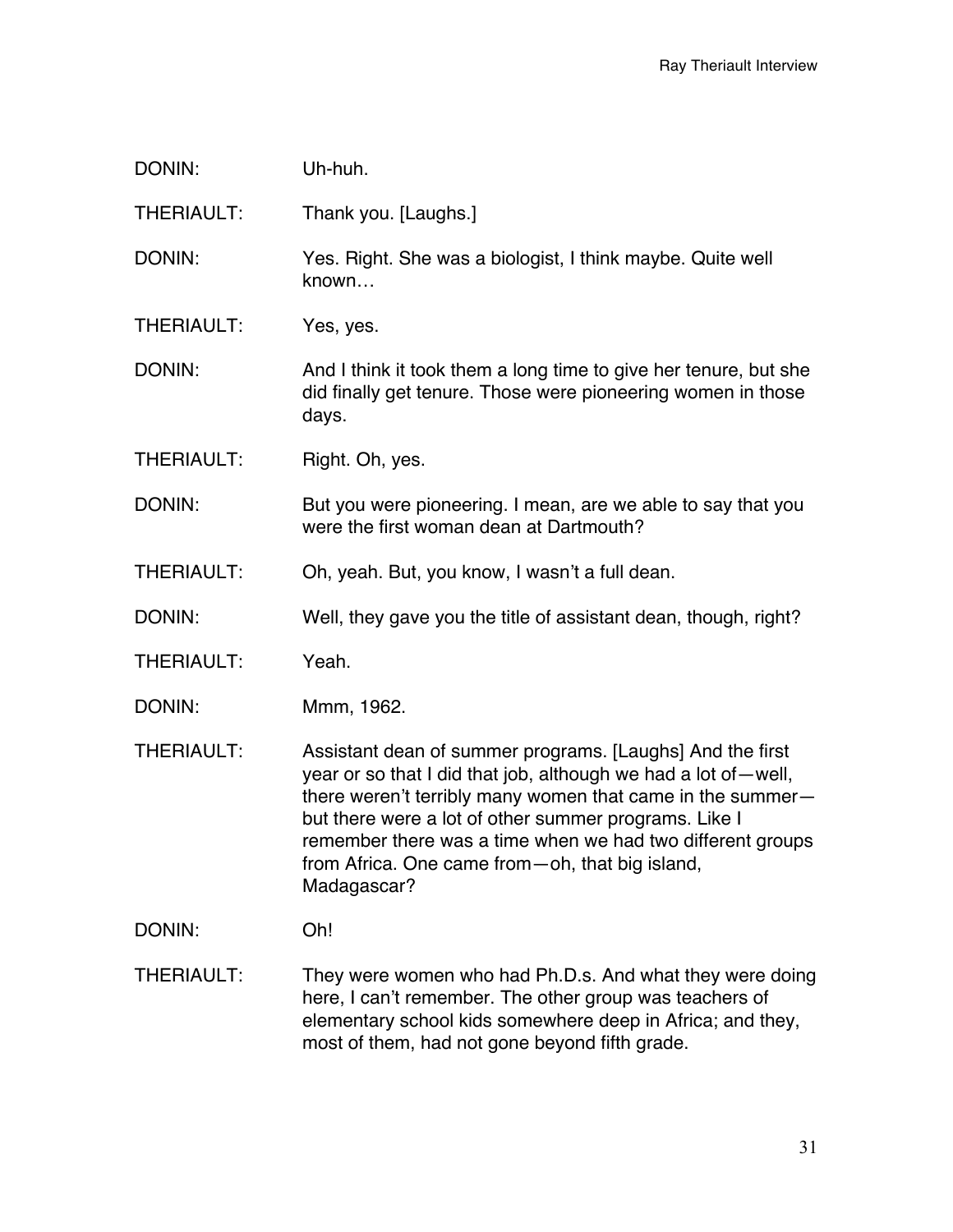| DONIN:            | Golly!                                                                                                                                                                            |
|-------------------|-----------------------------------------------------------------------------------------------------------------------------------------------------------------------------------|
| <b>THERIAULT:</b> | Amazing the differences in those two groups. And I was so<br>glad to have them here.                                                                                              |
| DONIN:            | Mm-hmm.                                                                                                                                                                           |
| <b>THERIAULT:</b> | You know, I got to know them pretty well.                                                                                                                                         |
| DONIN:            | What a remote place for them to come to in the United States.                                                                                                                     |
| <b>THERIAULT:</b> | I know I know. I don't know whether this was something that<br>John Dickey arranged or what. But at any rate, it was really<br>quite interesting.                                 |
| DONIN:            | Yeah, yeah.                                                                                                                                                                       |
| THERIAULT:        | And they were here only for maybe two to four weeks,<br>something like that.                                                                                                      |
| DONIN:            | Uh-huh.                                                                                                                                                                           |
| <b>THERIAULT:</b> | It wasn't a long-term deal.                                                                                                                                                       |
| DONIN:            | Well, I think he used his State Department experiences and<br>connections t open up the world to Dartmouth a little bit.                                                          |
| <b>THERIAULT:</b> | Yes, yes, absolutely.                                                                                                                                                             |
| DONIN:            | With the Great Issues course that he started, which I think<br>was very popular-                                                                                                  |
| THERIAULT:        | Oh yeah.                                                                                                                                                                          |
| DONIN:            | -for the first ten years or so that it was being done. And<br>maybe this was another one of his efforts to $-$                                                                    |
| <b>THERIAULT:</b> | Right. I think so.                                                                                                                                                                |
| DONIN:            | -open up the world a little bit. People describe Dartmouth as<br>being-Hanover as being-a little bit, in a good way, insulated<br>from the outside world because of its location. |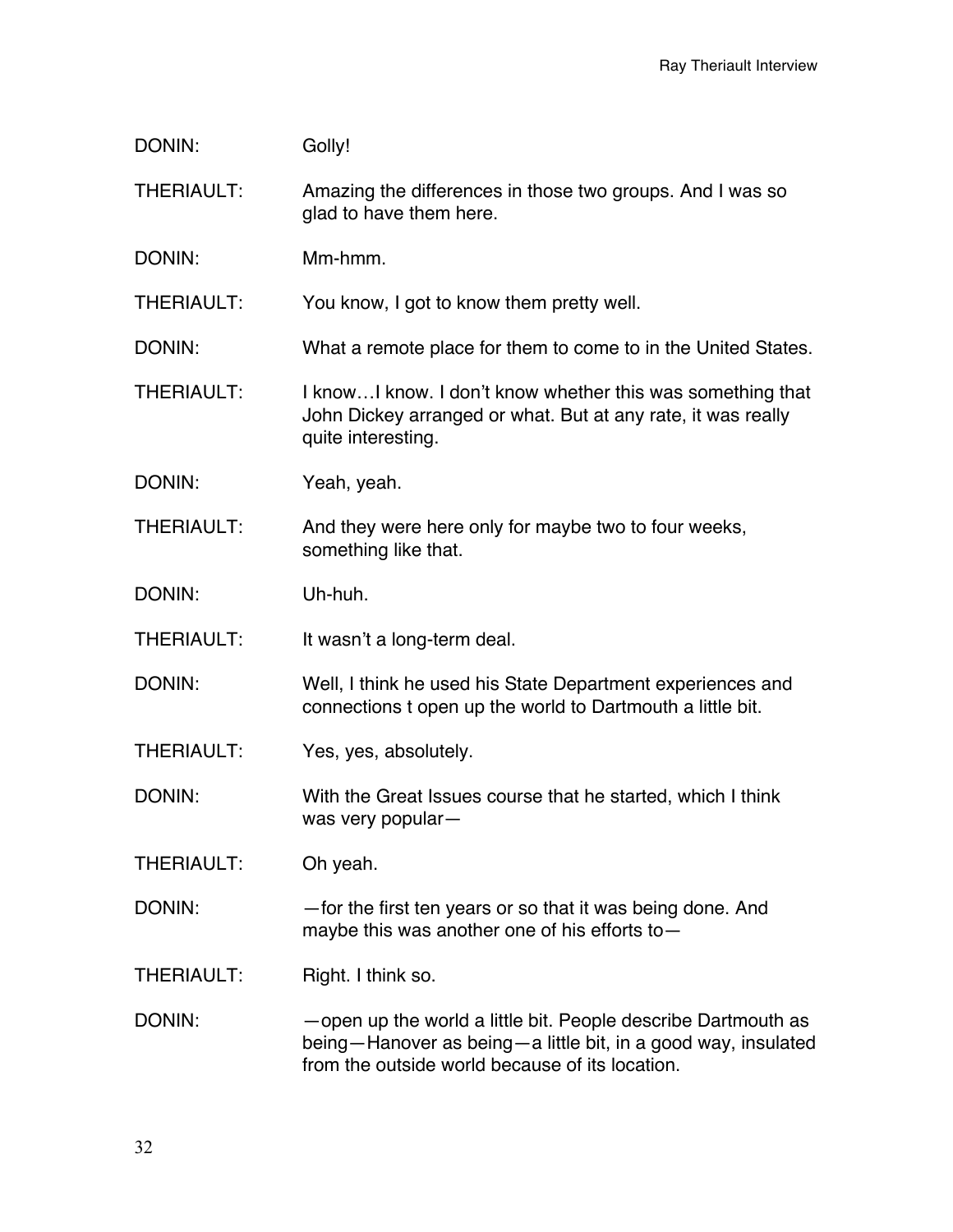| I think it still is.                                                                                                                                                                         |
|----------------------------------------------------------------------------------------------------------------------------------------------------------------------------------------------|
| Yeah. A little less so now, though, I would imagine -                                                                                                                                        |
| Oh yeah. Yeah.                                                                                                                                                                               |
| -than the fifties and sixties. But there's a plus side and a<br>minus side to that insular feeling that it has.                                                                              |
| So, did either of your children have any interest in going to<br>Dartmouth as undergrads? Of course your daughter wouldn't<br>have been able to 'cause she was-it was before<br>coeducation. |
| That's right. She went down to — this is my problem, when $I-I$<br>can think of something, you know, and before it comes out, it's<br>gone. Hood College!                                    |
| Oh, Hood, sure.                                                                                                                                                                              |
| She went to Hood College. And my son We had a<br>sabbatical, and we were in Paris for a year. So he went to the<br>first opening of the American College in Paris.                           |
| Oh, lucky him.                                                                                                                                                                               |
| Which was fun. And they're having their 50 <sup>th</sup> anniversary this<br>summer reunion.                                                                                                 |
| Is he gonna go?                                                                                                                                                                              |
| No.                                                                                                                                                                                          |
| Oh.                                                                                                                                                                                          |
| He's not gonna go. That was his freshman year, and then he<br>went out to the University of - oh, way out - Montana.                                                                         |
| Oh!                                                                                                                                                                                          |
| And he was a skier and he just loved that.                                                                                                                                                   |
|                                                                                                                                                                                              |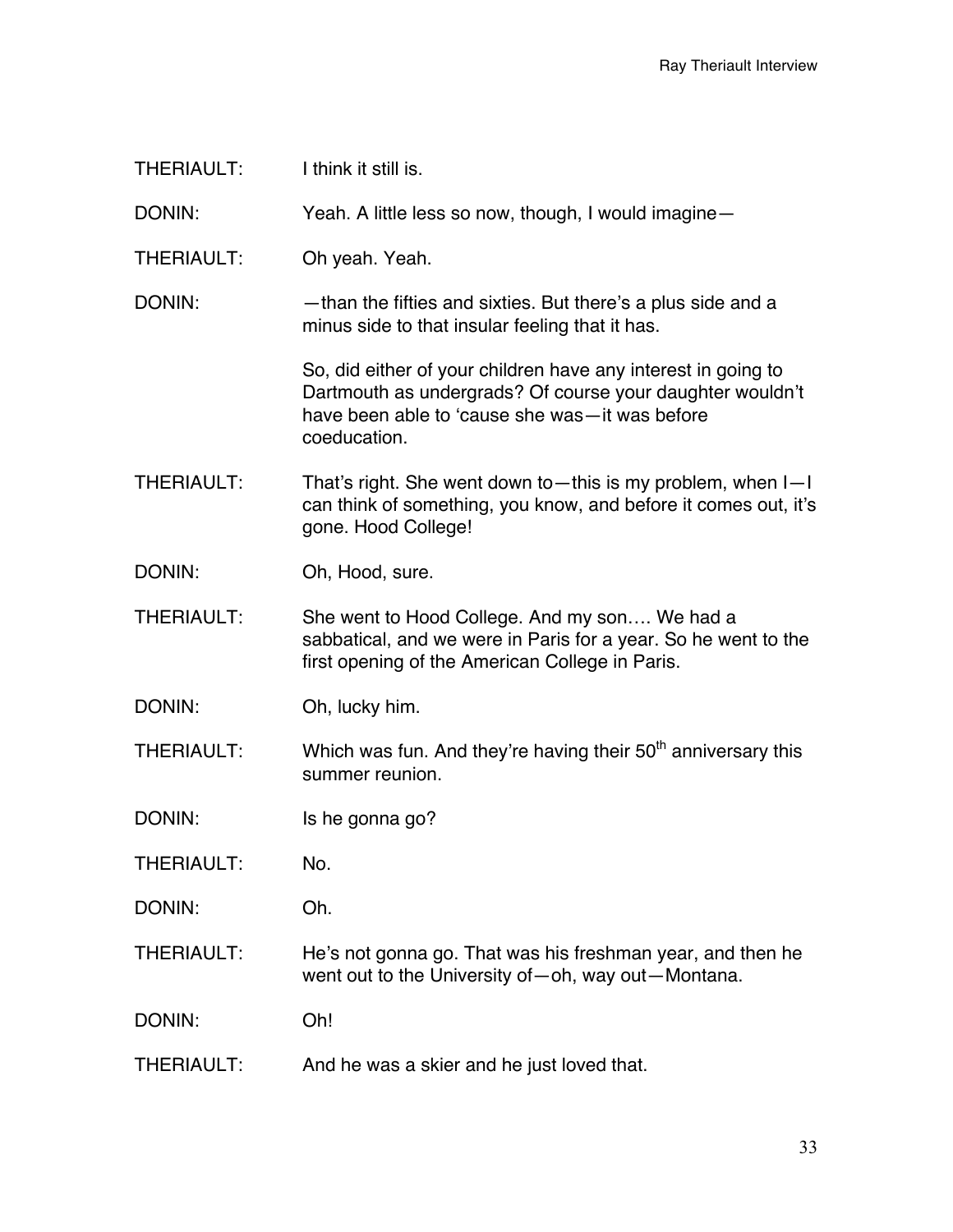| DONIN:            | Mm-hmm.                                                                                                                                                                             |
|-------------------|-------------------------------------------------------------------------------------------------------------------------------------------------------------------------------------|
| <b>THERIAULT:</b> | Skiing in Canada a lot and so forth. And he was there for a<br>couple of years, and then he went to Middlebury to finish up.                                                        |
| DONIN:            | Uh-huh. So he obviously has skiing in his blood.                                                                                                                                    |
| <b>THERIAULT:</b> | Absolutely. He was on the US-oh, dear, what do they call<br>it?-Demonstration Team.                                                                                                 |
| DONIN:            | Wow!                                                                                                                                                                                |
| THERIAULT:        | A beautiful skier.                                                                                                                                                                  |
| DONIN:            | Did you and your husband ski?                                                                                                                                                       |
| <b>THERIAULT:</b> | I did. I've skied all my life. But George wasn't very<br>enthusiastic. He did, yes. And particularly when we started<br>doing cross-country. Yes, he liked that.                    |
| DONIN:            | Oh, yes. It's a little safer than downhill. A little tamer.<br>[Laughter]                                                                                                           |
| <b>THERIAULT:</b> | Well, he got hurt coming down Oak Hill one time. I think he<br>broke his leg or something. I can't quite remember. I can<br>remember the ambulance coming to pick him up. [Laughs.] |
| DONIN:            | [Laughs.] Oh, dear. Well, that's enough to put anybody of f—                                                                                                                        |
| <b>THERIAULT:</b> | Right.                                                                                                                                                                              |
| DONIN:            | -skiing again.                                                                                                                                                                      |
| <b>THERIAULT:</b> | No, he got back at it eventually. But he was never an<br>enthusiastic skier.                                                                                                        |
| DONIN:            | Mm-hmm. But your kids obviously adopted it right away as<br>children.                                                                                                               |
| THERIAULT:        | Yeah, well, Terry did certainly, yeah. He had an accident on<br>the golf course when he was four years old.                                                                         |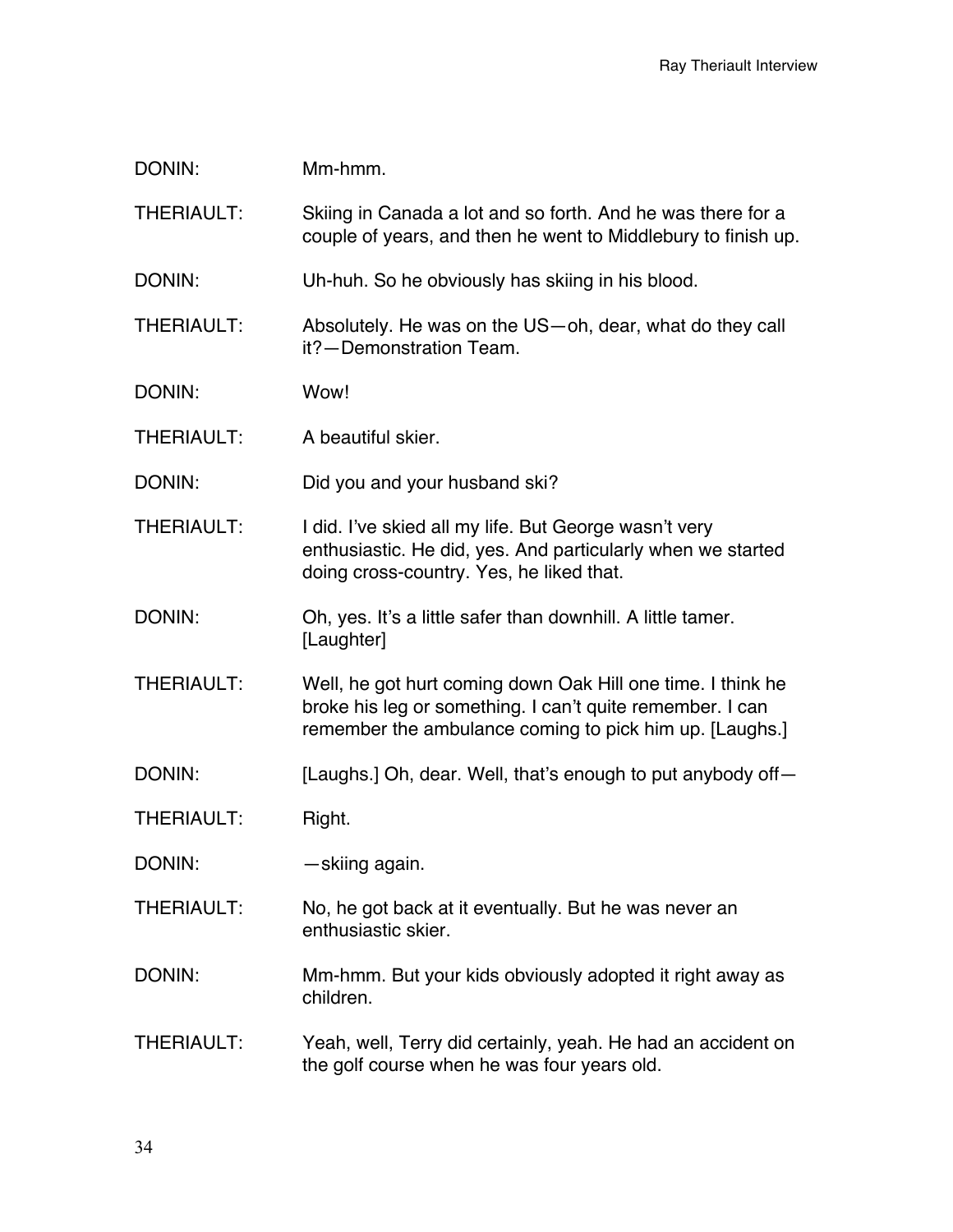DONIN: Oh.

THERIAULT: And he fell, and his ski pole went into his mouth—

DONIN: [Gasps.]

- THERIALUT: —and it was horrendous. A man came along—there were quite a lot of people there, but they didn't pay much attention to this bawling child. But this man came along and somehow or other Terry told him who I was and where I was on the hill. And he came and got me. And he was a very nice man. I never knew who he was. But he took us in his car up to the hospital, and Terry was in there for several weeks before he got out.
- DONIN: Oh, dear!
- THERIAULT: It escaped, everything good inside had escaped. But the inside of his mouth was badly damaged, and he had to be in the hospital for quite a long time.

And then [chuckles[ when he got out, he was home from school for a while, and he was told he couldn't go skiing or do anything like that, you know. And finally the doctor said, "Well, you can go to the ski hill for a little while, but not long. And you're not to be wild on the hill or anything." So, that was when we were living down on Valley Road, and there was this little hill, and the kids used it for sliding down, you know. So I said Terry could go for 15 minutes, and I'd come and get him.

Well, I was walking up the road there to get him to come home, and I heard him say, "Okay, guys, pile up those sleds at the bottom, and I'll crash into them." [Laughter.]

- DONIN: Oh, dear. You must have gone running.
- THERIAULT: I did. Oh, dear.
- DONIN: Sounds like a normal five-year-old boy. [Laughs.]
- THERIAULT: Do you have children?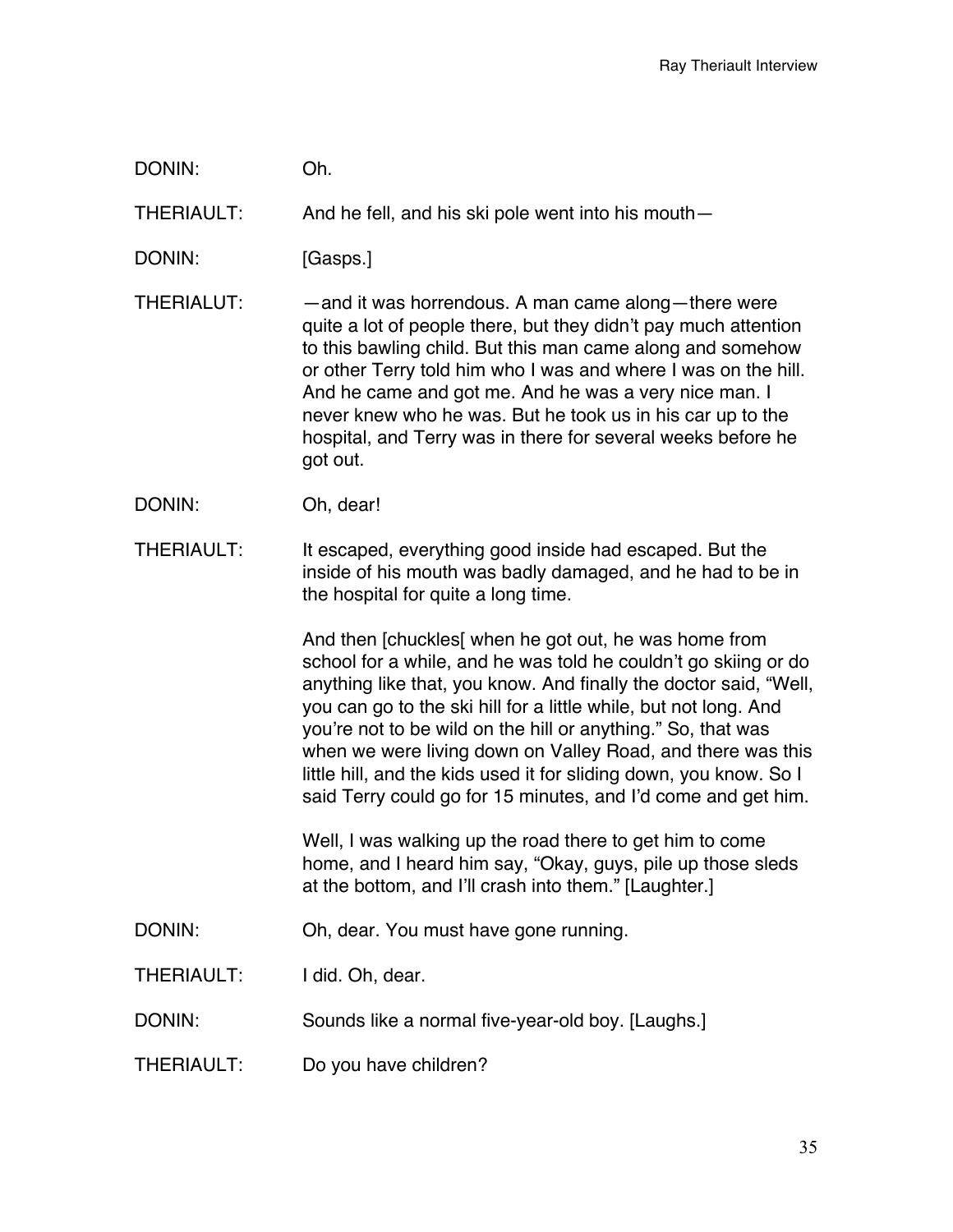DONIN: Yes, I do, I do.

THERIAULT: Did you have adventurous children?

DONIN: Yes, yes. Not as adventurous as that, I don't think. Or if they were, I didn't know about it.

THERIAULT: Aaaw. Oh, dear.

DONIN: So let's see. What have I not asked you about Hanover and Dartmouth? So we talked about…. So we didn't talk about President Kemeny. Did you know him?

THERIAULT: I knew him, but not well.

DONIN: Uh-huh.

THERIAULT: But that was a very different atmosphere in the College.

DONIN: Sure.

THERIAULT: Yeah.

DONIN: And how had it changed? Can you describe what the changes were? Obviously it was women, but in addition to that?

THERIAULT: Well, I can't really because I wasn't part of it, you know. But reading the alumni magazine and the Gazette and whatnot, you would get the idea that it was a more serious kind of school than it had been.

DONIN: Mm-hmm. Now, was your husband still—let's see....

THERIAULT: He retired in—

DONIN: I wrote this down somewhere, and I can't find it. [Papers shuffling.] Let's see if I put it here. I wrote his date somewhere. Oh, yes. He retired in August of 1976 after 40 years.

THERIAULT: Yeah.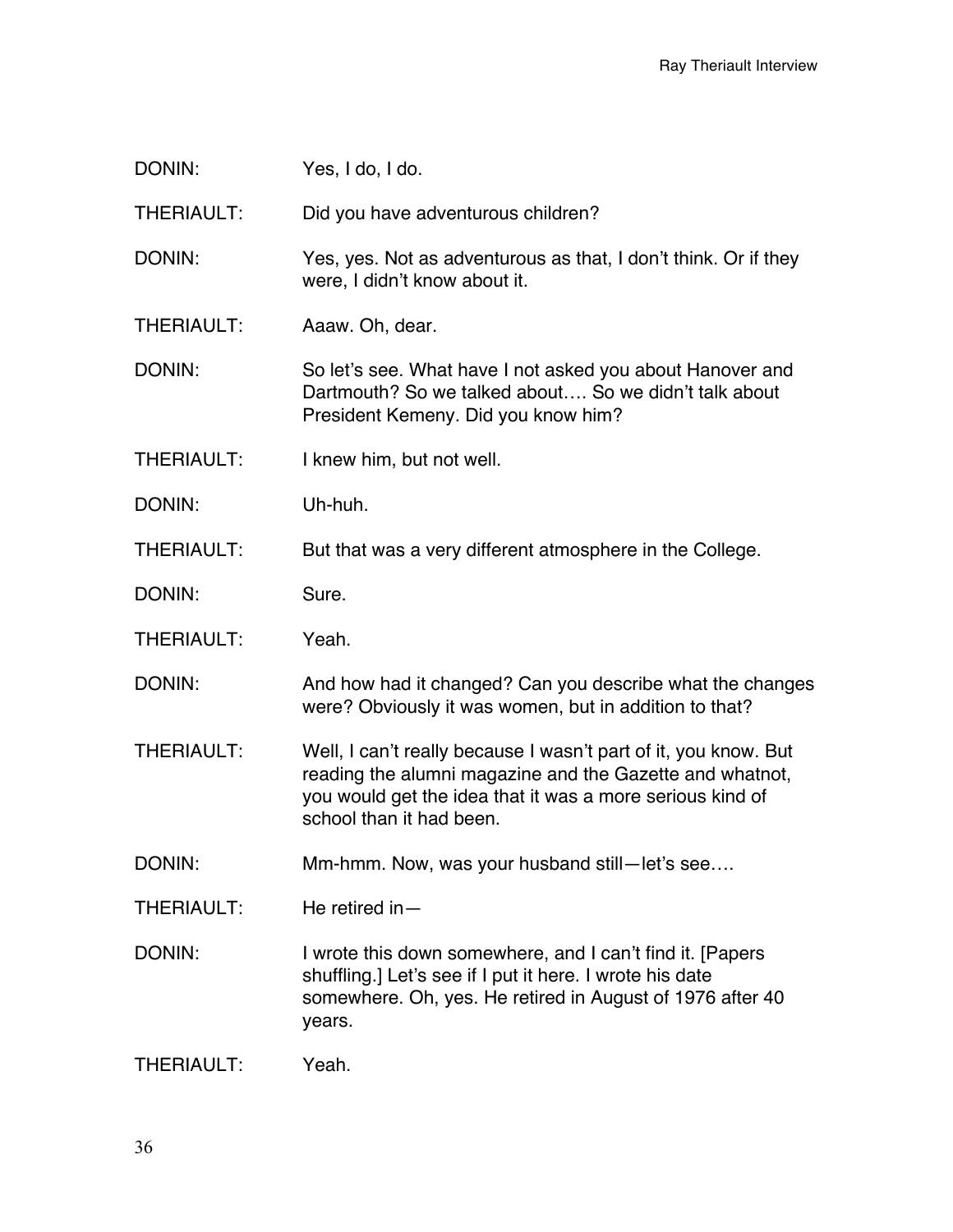- DONIN: So he was there through part of Kemeny's administration.
- THERIAULT: Right.
- DONIN: Uh-huh. August of '76.
- THERIAULT: And then what was the name of the next president?
- DONIN: After Kemeny?
- THERIAULT: Yeah.
- DONIN: David McLaughlin.
- THERIAULT: McLaughlin, yeah. And we knew them, but not well. By that time we were sort of out of things entirely. It was different.
- DONIN: It's different when somebody isn't actually working at the College. You lose connection there.
- THERIAULT: Right. But it was a very interesting change from Kemeny because the College had been pretty intellectual during Kemeny's time. And then McLaughlin came in, I think, because the alumni had put pressure on the College to change. He went back to the usual Dartmouth type of place. And that was good, too.
- DONIN: Mm-hmm. He helped, I think, raise a lot of money for the College.
- THERIAULT: Yes, raised money. And there was more emphasis on athletics again.
- DONIN: Mm-hmm. Well, he himself, I gather, was quite an athlete when he was there as an undergrad. And then after McLaughlin was President [James] Freedman.
- THERIAULT: Freedman, yes.
- DONIN: Jim Freedman.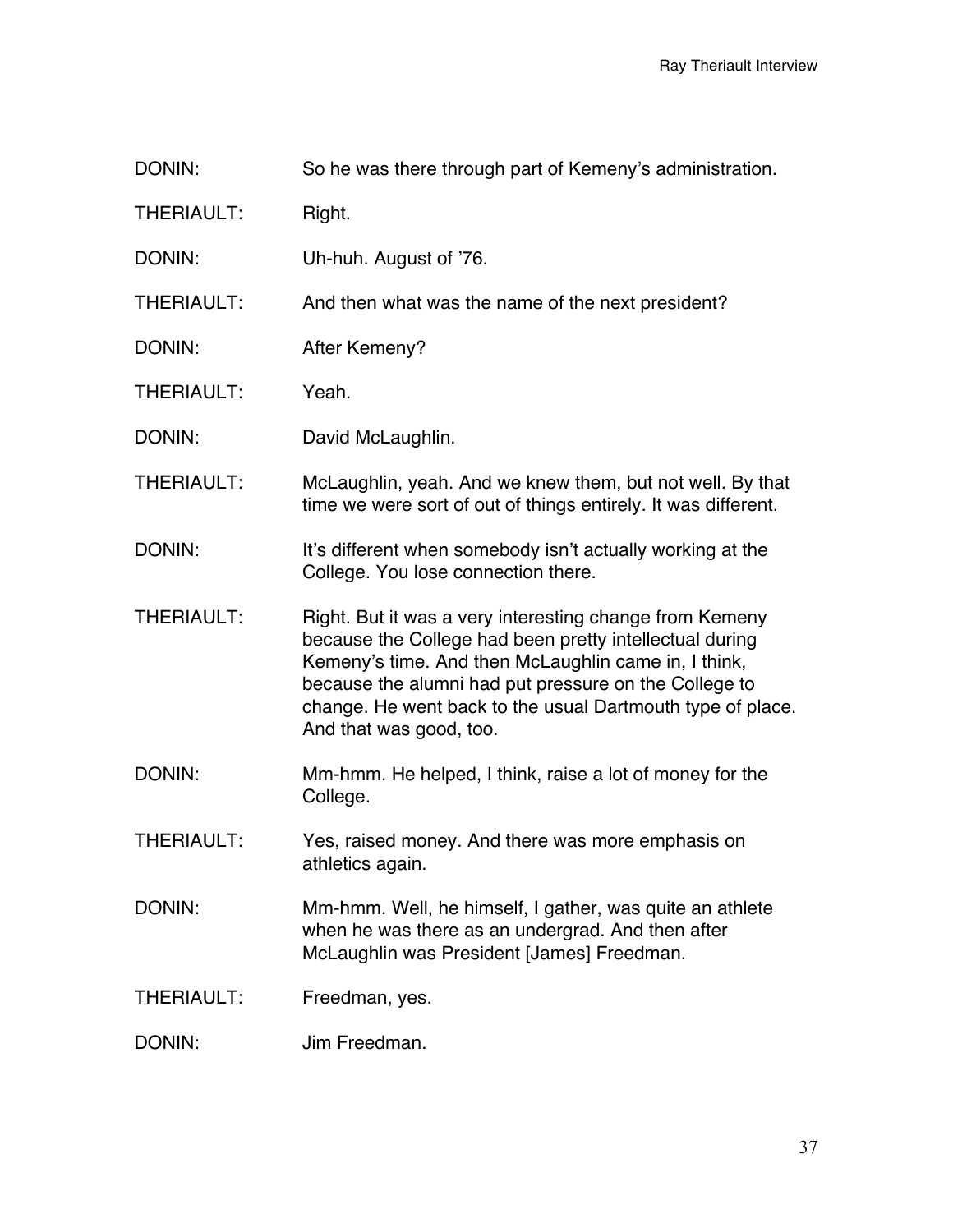THERIAULT: I met him, but I didn't know him.

DONIN: Mm-hmm.

THERIAULT: And that was a swing back to the intellect again.

DONIN: Yes, exactly. The pendulum tends to swing back and forth.

Now, we can't ignore all the activities that you undertook when you stopped working at the College, which involved both the Co-op—the Hanover Co-op—and the League of Women Voters.

THERIAULT: Oh, that was all long before I stopped working.

DONIN: Mm-hmm.

THERIAULT: That was early on. Yeah.

DONIN: So it was you and several other women that got the League going?

THERIAULT: There were five of us, I think, that started the League. And I can't remember their names. But there were some older women and younger ones, too. I had been a member of the League both in Cambridge and in Wisconsin. So I was interested in starting it here. And I don't know how we all got together and thought about it, but….

DONIN: Were they Dartmouth faculty wives?

THERIAULT: Yes, yes.

DONIN: They all were?

THERIAULT: I think they all were.

DONIN: Mm-hmm.

THERIAULT: There may have been a doctor's wife in there, but I really don't remember. And we had a very interesting group. And there were quite a few people who joined it fairly soon, so it grew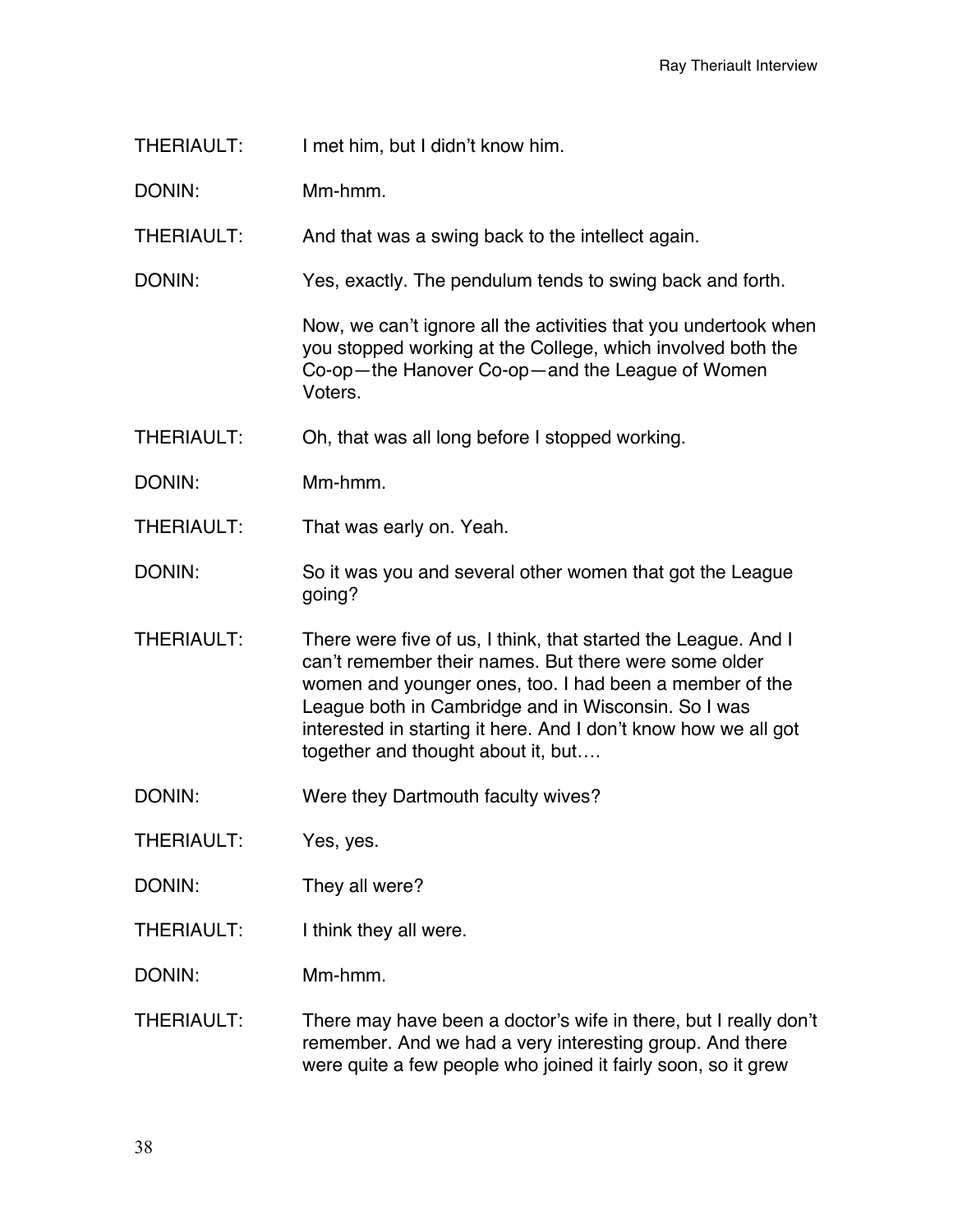quickly. And we had meetings once a month, as I recall. And had various speakers and things like that.

- DONIN: Now in those days New Hampshire was a pretty—were you yes, this was New Hampshire you were working in, right, at that point?
- THERIAULT: In Hanover
- DONIN: In Hanover. New Hampshire was a pretty Republican state at that time.
- THERIAULT: Absolutely! I ran for the state legislature—I don't remember what year that was—but on the Democratic ticket, of course. And I got more votes than any Democrat had ever had before, but the Republicans, of course, beat me about two to one. [Chuckles.] In Hanover, of all places, you know. It was fortunate that they did defeat me because we had just moved to Norwich. [Laughter.] Bought a house over there.
- DONIN: Oh. Well, that was just as well then, just as well. Yeah, it's surprising in a college town. You think of college towns as generally being more Democratic than Republican. And that may be the case now. I don't know.
- THERIAULT: Oh, it certainly is now.
- DONIN: Yeah. And then you started the League in Norwich as well, didn't you?
- THERIAULT: Yes, yes. But that soon joined with the Hanover one.
- DONIN: Makes sense.
- THERIAULT: Yeah.
- DONIN: Because the schools were, at that point, had the schools already become a—you know what I'm trying to say.
- THERIAULT: The high school.
- DONIN: Norwich and Hanover—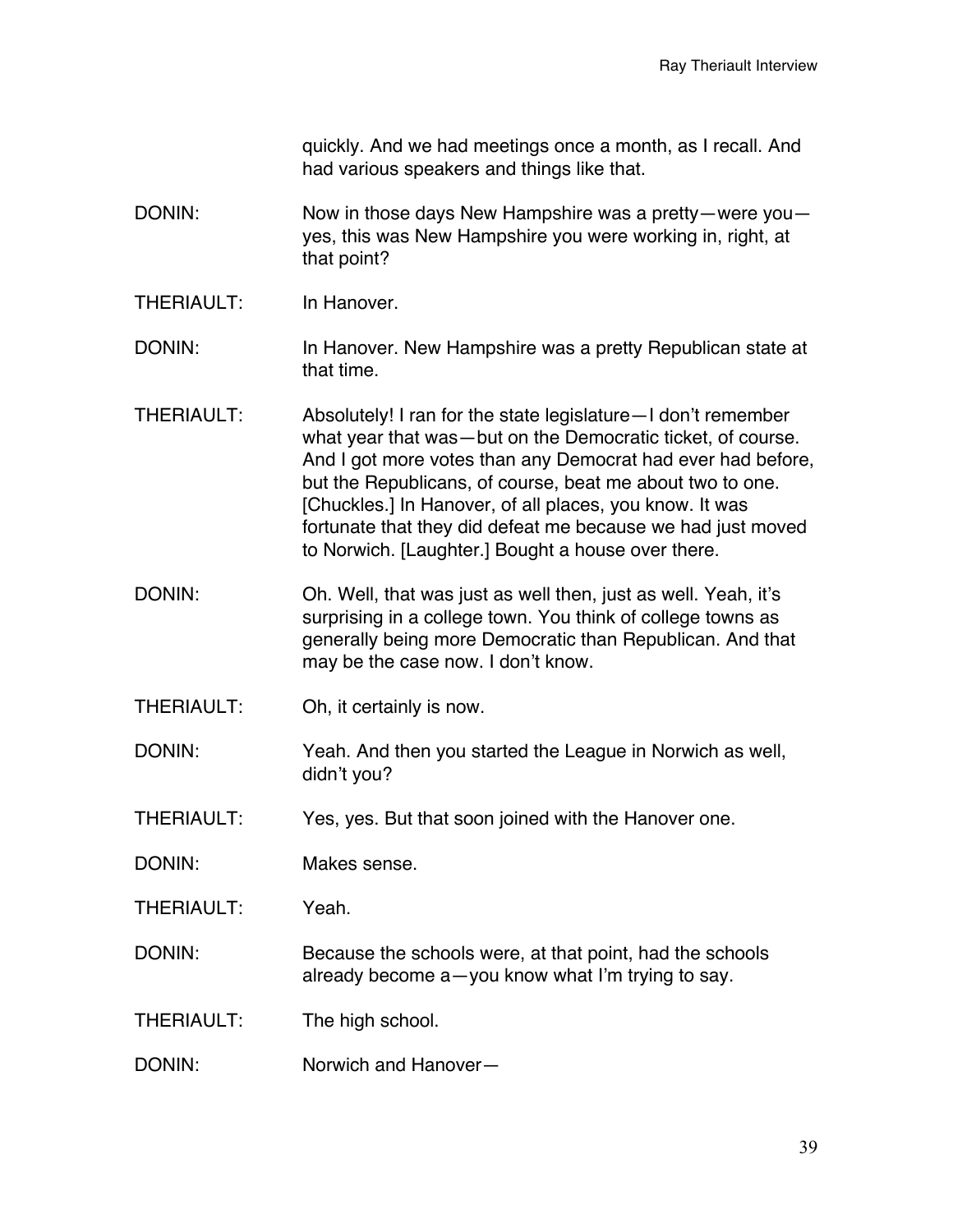DONIN: Unified, that's the word I was trying to think of. Had already been unified by then. That was in the fifties or sixties, wasn't it? I think.

- THERIAULT: Oh, I don't remember.
- DONIN: Mmm. Something like that.
- THERIAULT: Yeah.
- DONIN: So it became the Upper Valley League of Women Voters.
- THERIAULT: And I don't know when that was.
- DONIN: Well, that's all in the record books, so you don't have to worry about those dates.
- THERIAULT: Okay. [Laughs.]

DONIN: What's important is that you were one of the founders.

- THERIAULT: Yeah. Well, I was always very enthusiastic about the League. And after—what was it?—50 years or something, they give you your membership free.
- DONIN: Oh, my goodness!
- THERIAULT: So I don't pay dues anymore.
- DONIN: Well, I should hope not.
- THERIAULT: And of course I can't get to any meetings, so.

DONIN: Right. So did that coincide with the Co-op as well? Was that going on simultaneously? You were starting the Co-op as well?

THERIAULT: Oh, the Co-op was very early on.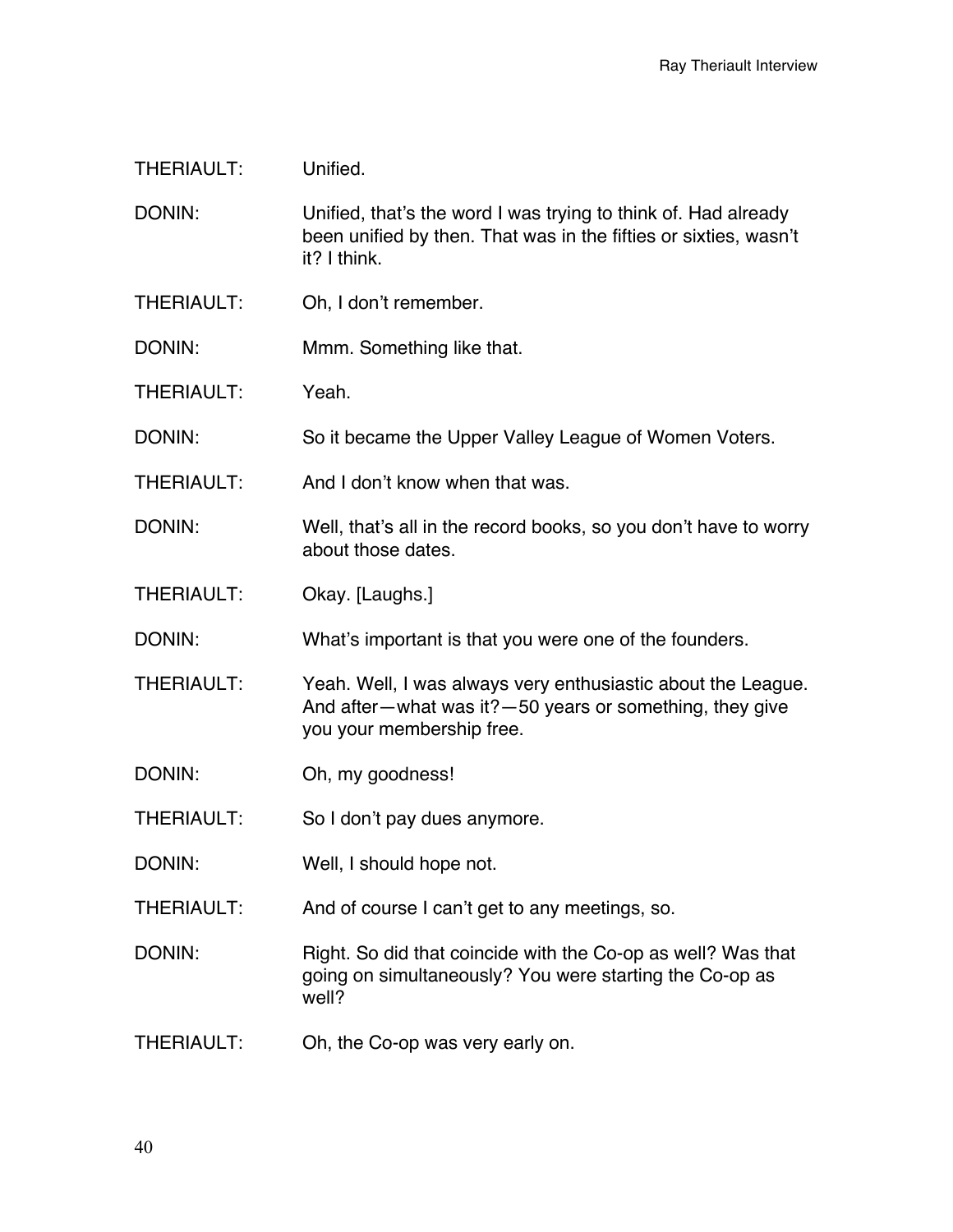| Mm-hmm.                                                                                                                                                                                                                                                    |
|------------------------------------------------------------------------------------------------------------------------------------------------------------------------------------------------------------------------------------------------------------|
| Soon after we moved back to Hanover in '36. And that started<br>out with these oranges and grapefruit coming up from Florida.                                                                                                                              |
| So who thought of that idea, to order those?                                                                                                                                                                                                               |
| Well, I think there was a minister named Chamberlain.                                                                                                                                                                                                      |
| Mm-hmm.                                                                                                                                                                                                                                                    |
| I can't think of his first name now. But I think he was the one<br>who started that.                                                                                                                                                                       |
| Uh-huh!                                                                                                                                                                                                                                                    |
| And then we sort of grew, and I don't remember the beginning<br>of the first store, which was in a basement on Main Street. I<br>just don't remember that. And then we moved across the<br>street to the old First National, which is now Rare Essentials. |
| Oh, yes! Uh-huh.                                                                                                                                                                                                                                           |
| We were there. And then where the bookstore is, And that<br>was a good, big store. I mean by that time it really was a<br>grocery store. And then of course the new place down on Park<br>Street. And now look. All over.                                  |
| And now three of them-no, four of them! Let's see. There's<br>Hanover, there's Lebanon, there's White River Junction, and<br>there's the little one, Community Co-op, up on Lyme Road.<br>Yeah, that's four.                                               |
| Well, wait a minute.                                                                                                                                                                                                                                       |
| Right?                                                                                                                                                                                                                                                     |
|                                                                                                                                                                                                                                                            |
| There's the one over in Wilder, or somewhere over there.                                                                                                                                                                                                   |
| White River Junction.                                                                                                                                                                                                                                      |
|                                                                                                                                                                                                                                                            |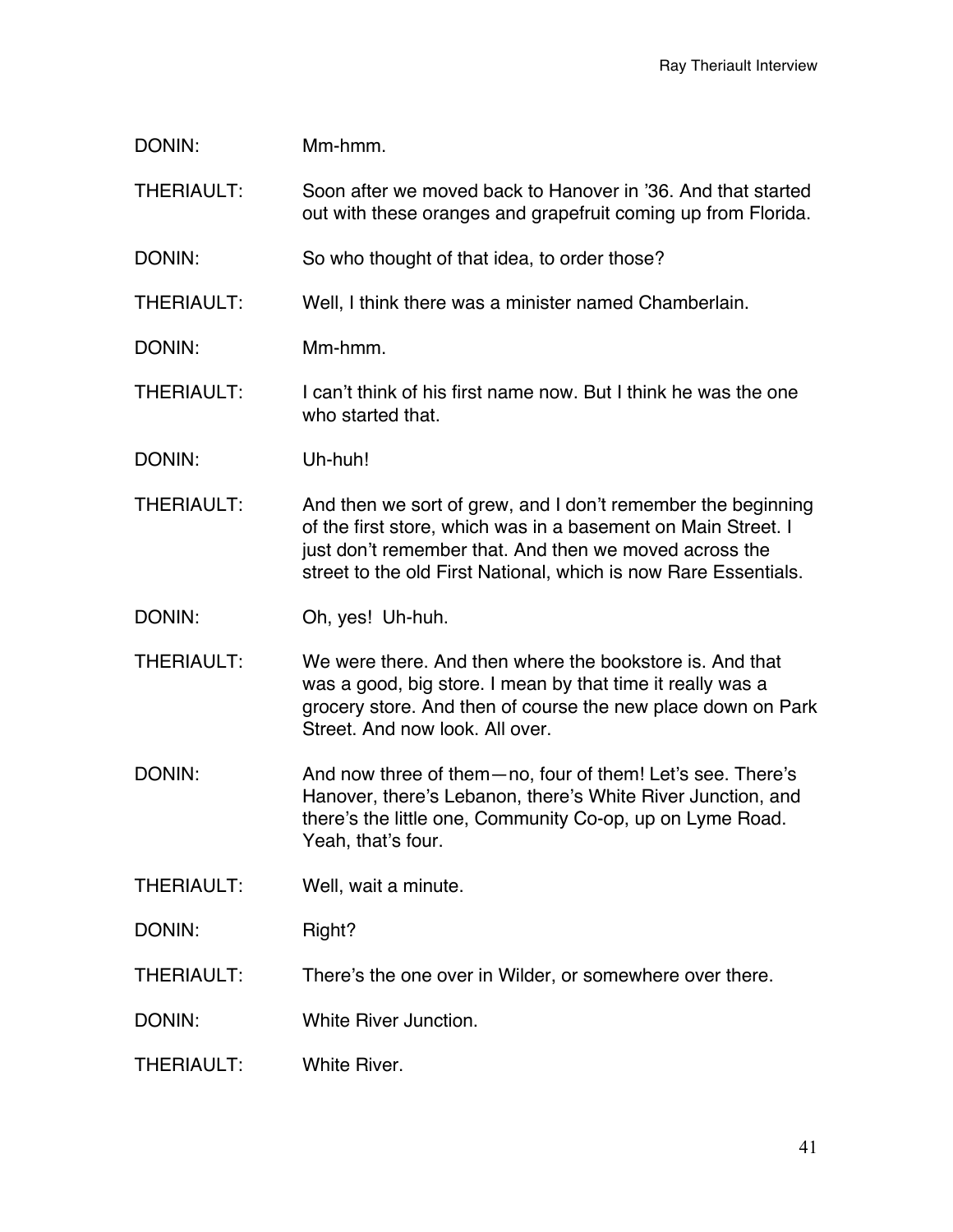| DONIN:            | Uh-huh.                                                                                                                                                                               |
|-------------------|---------------------------------------------------------------------------------------------------------------------------------------------------------------------------------------|
| <b>THERIAULT:</b> | And Leb, Hanover, Lyme Road. I thought there was another<br>one.                                                                                                                      |
| DONIN:            | Well, there's talk of another one going up in Enfield, I think.                                                                                                                       |
| <b>THERIAULT:</b> | Yeah, yeah.                                                                                                                                                                           |
| DONIN:            | I'm not sure they've moved ahead with that, but there's talk<br>about it.                                                                                                             |
| <b>THERIAULT:</b> | No, not yet. But I thought there was another one right around<br>here. Anyway, it's huge.                                                                                             |
| DONIN:            | It is huge.                                                                                                                                                                           |
| <b>THERIAULT:</b> | And I think the biggest one in the country now.                                                                                                                                       |
| DONIN:            | Yes.                                                                                                                                                                                  |
| <b>THERIAULT:</b> | Since Berkeley got beaten out [chuckles] by this area.                                                                                                                                |
| DONIN:            | Oh, did they? Oh, I didn't realize that. That's interesting.                                                                                                                          |
| <b>THERIAULT:</b> | Yeah. Berkeley used to be the main center, you know.                                                                                                                                  |
| DONIN:            | Rightfully so. And the competitors around here: were there<br>other grocery stores that faded away as a result of the Co-op?<br>Didn't there used to be -                             |
| <b>THERIAULT:</b> | There was a little grocery store down where the Co-op in<br>Hanover is now.                                                                                                           |
| DONIN:            | Oh, was there? Mm-hmm.                                                                                                                                                                |
| THERIAULT:        | Yeah. And I used to walk down there with the kids to get milk<br>and stuff, you know. There was the First National, and I can't<br>think of the other national company that was here. |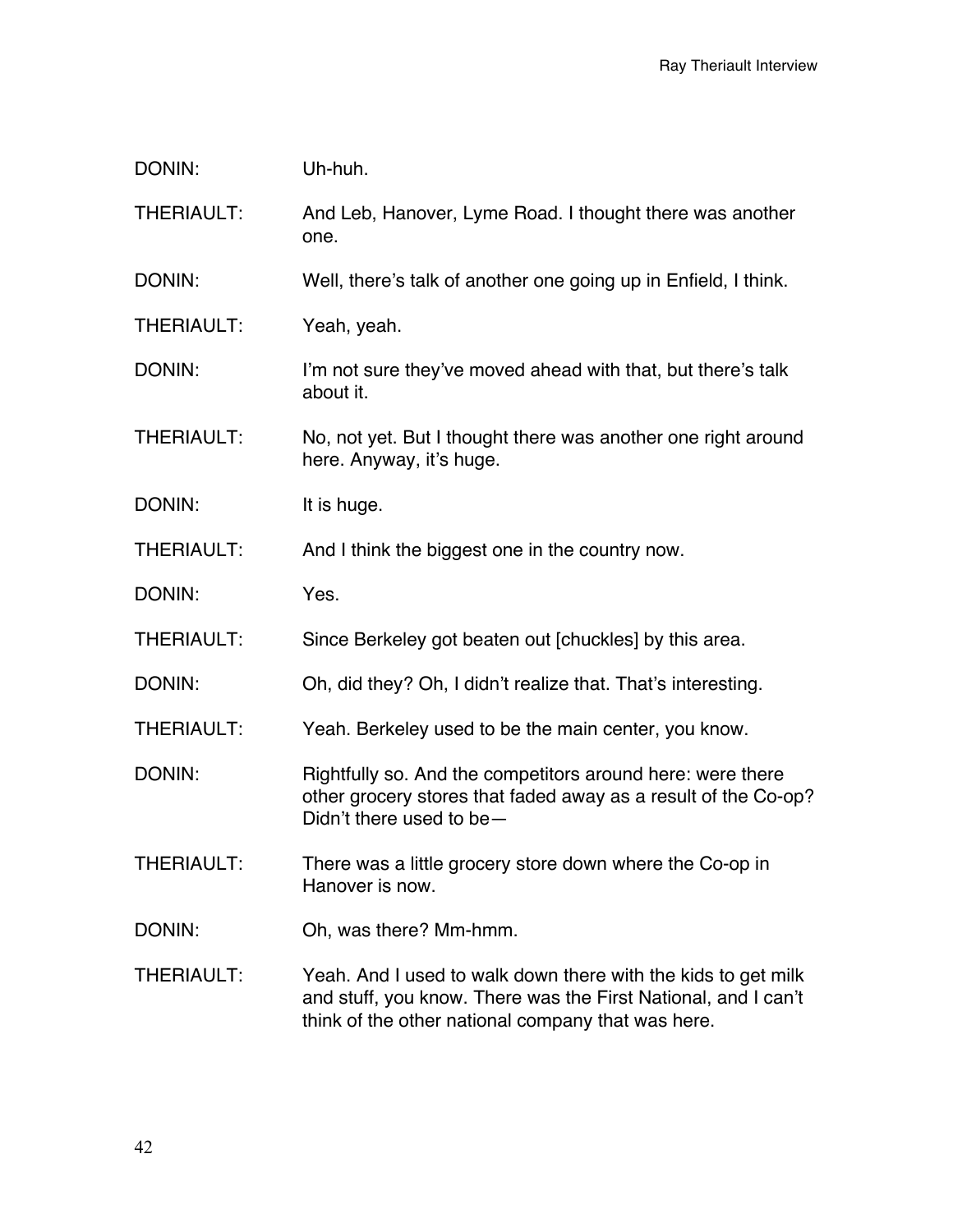- DONIN: I think where the CVS is in downtown Hanover used to be a grocery store.
- THERIAULT: Yes. That's right.
- DONIN: But I don't remember what it was called.
- THERIAULT: No, I can't either.

DONIN: But the Co-op is pretty dominant around here now.

- THERIAULT: Yes, it is. But it wasn't always.
- DONIN: No. Well, the population has increased a great deal probably since you were here.
- THERIAULT: Oh, heavens, yes!
- DONIN: It's about 10,000 now, I think—not including the students.
- THERIAULT: It used to be, I think, about 2500—not counting the students.
- DONIN: Mm-hmm. And most of those were Dartmouth faculty, I would imagine.
- THERIAULT: A lot. Yeah. Maybe 125 or something. And now the faculty's what, 400 and something?
- DONIN: Something like that.
- THERIAULT: Incredible!
- DONIN: It's grown. It's definitely grown. Okay, Ray. I think we're done.
- THERIAULT: Oh really?
- DONIN: I hope I haven't worn you out.
- THERIAULT: Oh, no! It's been fun to think about all these things.
- DONIN: Well, if you think of anything else, I can come back and turn the recorder on again, okay?